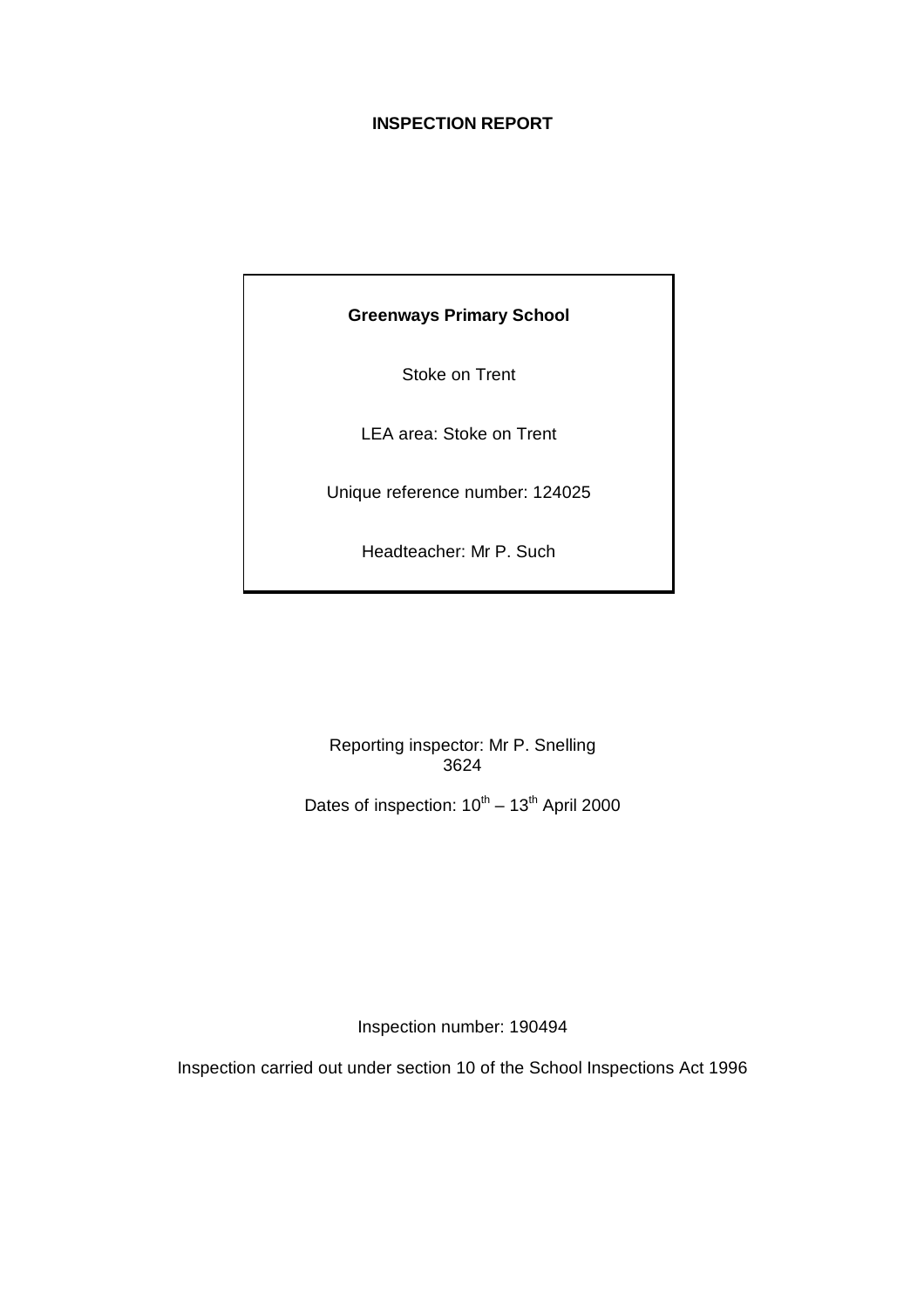# **INFORMATION ABOUT THE SCHOOL**

| Type of school:              | Infant and junior                                                                        |
|------------------------------|------------------------------------------------------------------------------------------|
| School category:             | Community                                                                                |
| Age range of pupils:         | $4 - 11$                                                                                 |
| Gender of pupils:            | Mixed                                                                                    |
|                              |                                                                                          |
| School address:              | <b>Nursery Avenue</b><br><b>Stockton Brook</b><br>Stoke on Trent<br><b>Staffordshire</b> |
| Postcode:                    | ST9 9NY                                                                                  |
| Telephone number:            | 01782 235333                                                                             |
| Fax number:                  | 01782 235334                                                                             |
|                              |                                                                                          |
| Appropriate authority:       | Governing Body                                                                           |
| Name of chair of governors:  | Mr Paul Cotton                                                                           |
| Date of previous inspection: | 18 <sup>th</sup> November 1996                                                           |

# © Crown copyright 2000

This report may be reproduced in whole or in part for non-commercial educational purposes, provided that all extracts quoted are reproduced verbatim without adaptation and on condition that the source and date thereof are stated.

Further copies of this report are obtainable from the school. Under the School Inspections Act 1996, the school must provide a copy of this report and/or its summary free of charge to certain categories of people. A charge not exceeding the full cost of reproduction may be made for any other copies supplied.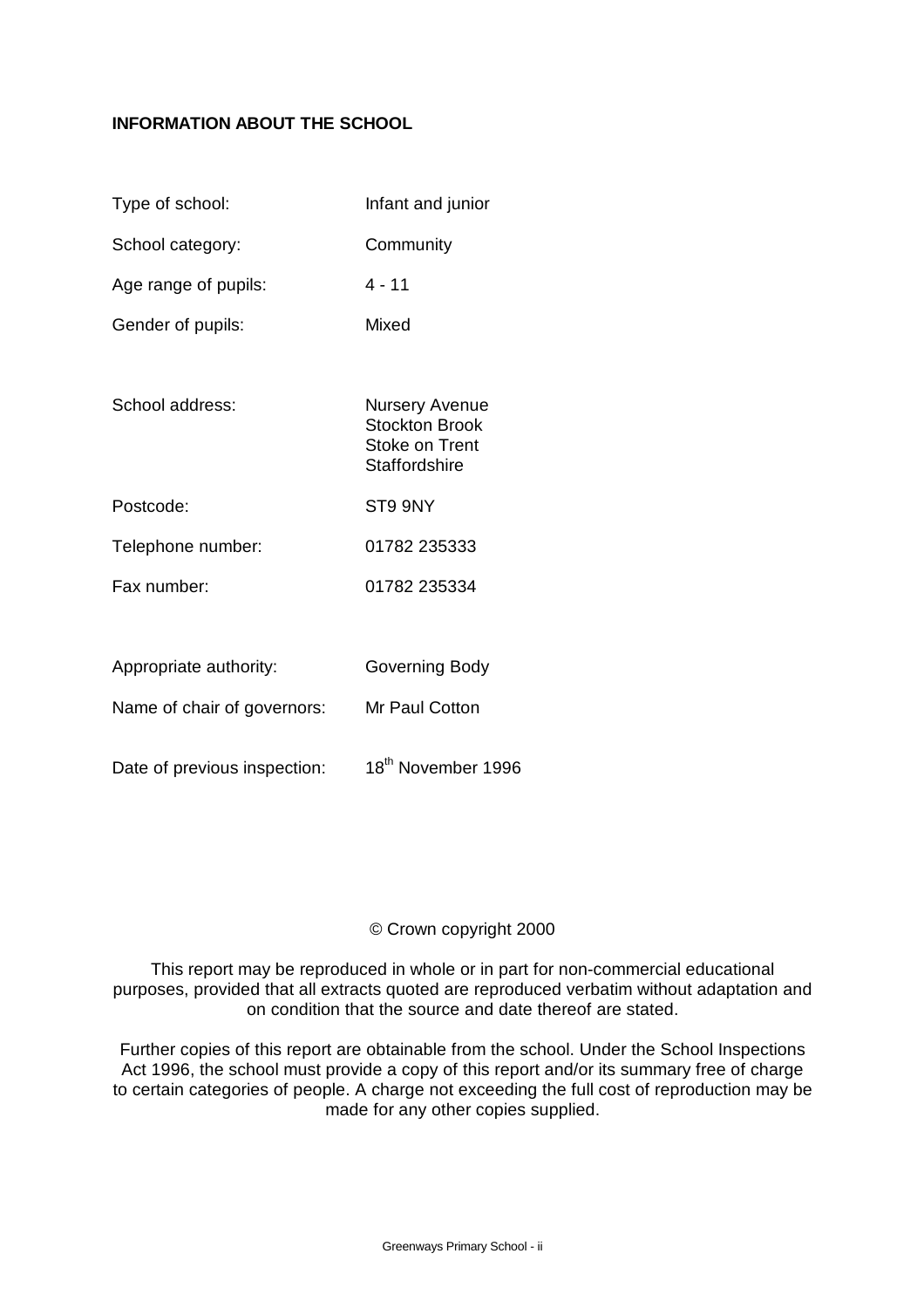# **INFORMATION ABOUT THE INSPECTION TEAM**

|                        | <b>Team members</b> | <b>Subject responsibilities</b>    | <b>Aspect responsibilities</b>                            |
|------------------------|---------------------|------------------------------------|-----------------------------------------------------------|
| <b>Philip Snelling</b> | Registered          | Science                            | The school's results and                                  |
|                        | inspector<br>Music  |                                    | achievements.                                             |
|                        |                     | Physical education                 | How well the school is led and<br>managed.                |
|                        | Equal opportunities |                                    |                                                           |
|                        |                     | Special educational needs          |                                                           |
| Jane Hughes            | Lay inspector       |                                    | Pupils' attitudes, values and<br>personal development     |
|                        |                     |                                    | How well the school cares for<br>its pupils.              |
|                        |                     |                                    | How well the school works in<br>partnership with parents. |
| <b>Brian Ashcroft</b>  | Team inspector      | <b>Mathematics</b>                 | How well pupils are taught.                               |
|                        |                     | Geography                          |                                                           |
|                        |                     | History                            |                                                           |
|                        |                     | Religious education                |                                                           |
| David Twist            | Team inspector      | English                            | Quality of the curriculum and                             |
|                        |                     | Art                                | other learning opportunities.                             |
|                        |                     | Design and technology              |                                                           |
|                        |                     | Information technology Under fives |                                                           |

The inspection contractor was:

Primary Associates Ltd West Lancashire Technology Management Centre Moss Lane View **Skelmersdale** WN8 9TN

Any concerns or complaints about the inspection or the report should be raised with the inspection contractor. Complaints that are not satisfactorily resolved by the contractor should be raised with OFSTED by writing to:

> The Registrar Inspection Quality Division The Office for Standards in Education Alexandra House 33 Kingsway London WC2B 6SE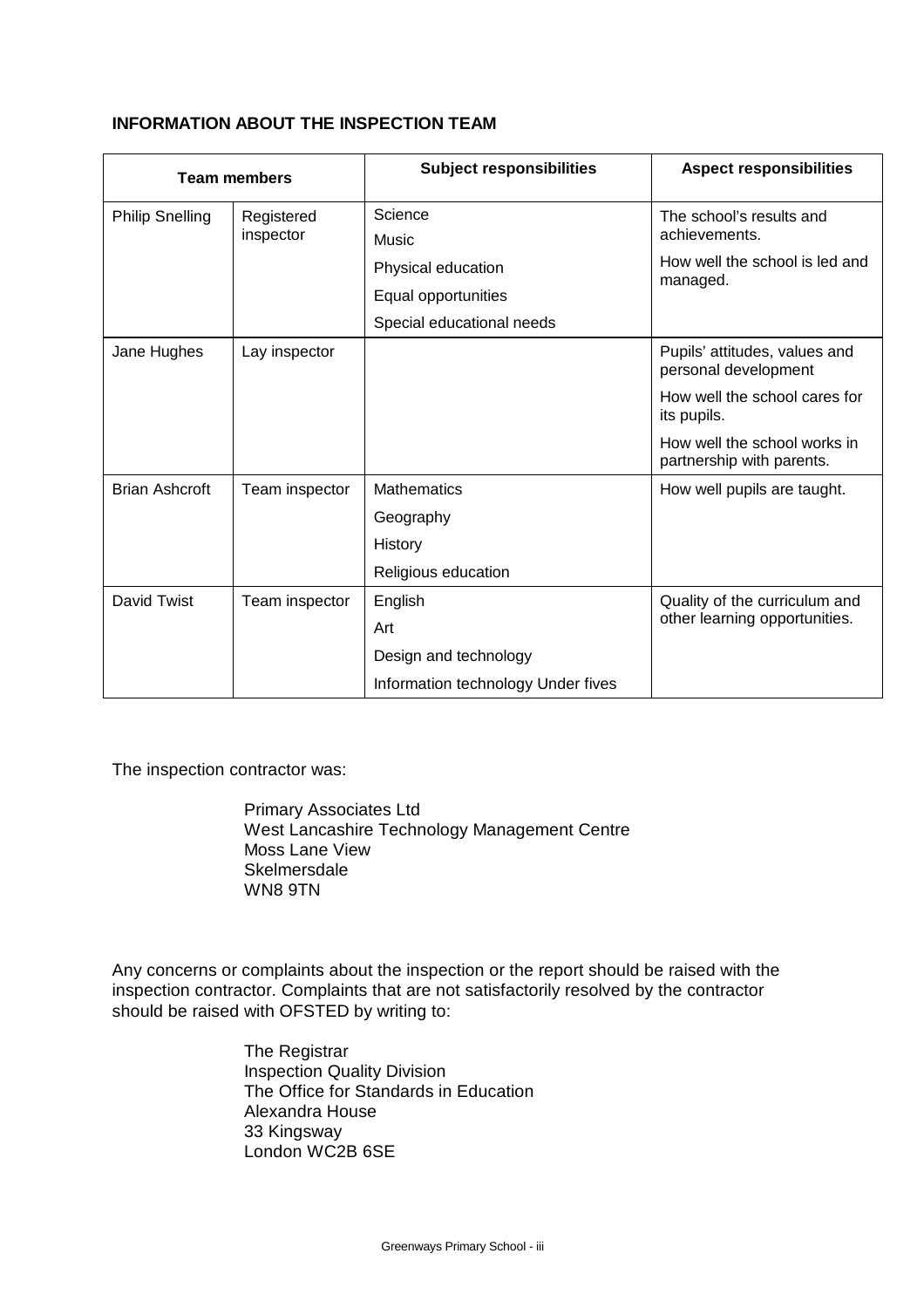# **REPORT CONTENTS**

|                                                                                                                                                                                                                                                                                                                                                                          | Page           |
|--------------------------------------------------------------------------------------------------------------------------------------------------------------------------------------------------------------------------------------------------------------------------------------------------------------------------------------------------------------------------|----------------|
| <b>PART A: SUMMARY OF THE REPORT</b>                                                                                                                                                                                                                                                                                                                                     | 1              |
| Information about the school<br>How good the school is<br>What the school does well<br>What could be improved<br>How the school has improved since its last inspection<br><b>Standards</b><br>Pupils' attitudes and values<br>Teaching and learning<br>Other aspects of the school<br>How well the school is led and managed<br>Parents' and carers' views of the school |                |
| <b>PART B: COMMENTARY</b>                                                                                                                                                                                                                                                                                                                                                |                |
| <b>HOW HIGH ARE STANDARDS?</b>                                                                                                                                                                                                                                                                                                                                           | 5              |
| The school's results and achievements<br>Pupils' attitudes, values and personal development                                                                                                                                                                                                                                                                              |                |
| <b>HOW WELL ARE PUPILS TAUGHT?</b>                                                                                                                                                                                                                                                                                                                                       | $\overline{7}$ |
| <b>HOW GOOD ARE THE CURRICULAR AND OTHER</b><br><b>OPPORTUNITIES OFFERED TO PUPILS?</b>                                                                                                                                                                                                                                                                                  | 9              |
| HOW WELL DOES THE SCHOOL CARE FOR ITS PUPILS?                                                                                                                                                                                                                                                                                                                            | 11             |
| <b>HOW WELL DOES THE SCHOOL WORK IN</b><br><b>PARTNERSHIP WITH PARENTS</b>                                                                                                                                                                                                                                                                                               | 12             |
| HOW WELL IS THE SCHOOL LED AND MANAGED?                                                                                                                                                                                                                                                                                                                                  | 13             |
| WHAT SHOULD THE SCHOOL DO TO IMPROVE FURTHER?                                                                                                                                                                                                                                                                                                                            | 14             |
|                                                                                                                                                                                                                                                                                                                                                                          |                |
| <b>PART C: SCHOOL DATA AND INDICATORS</b>                                                                                                                                                                                                                                                                                                                                | 16             |
| PART D: THE STANDARDS AND QUALITY OF TEACHING IN<br>AREAS OF THE CURRICULUM, SUBJECTS AND COURSES                                                                                                                                                                                                                                                                        | 20             |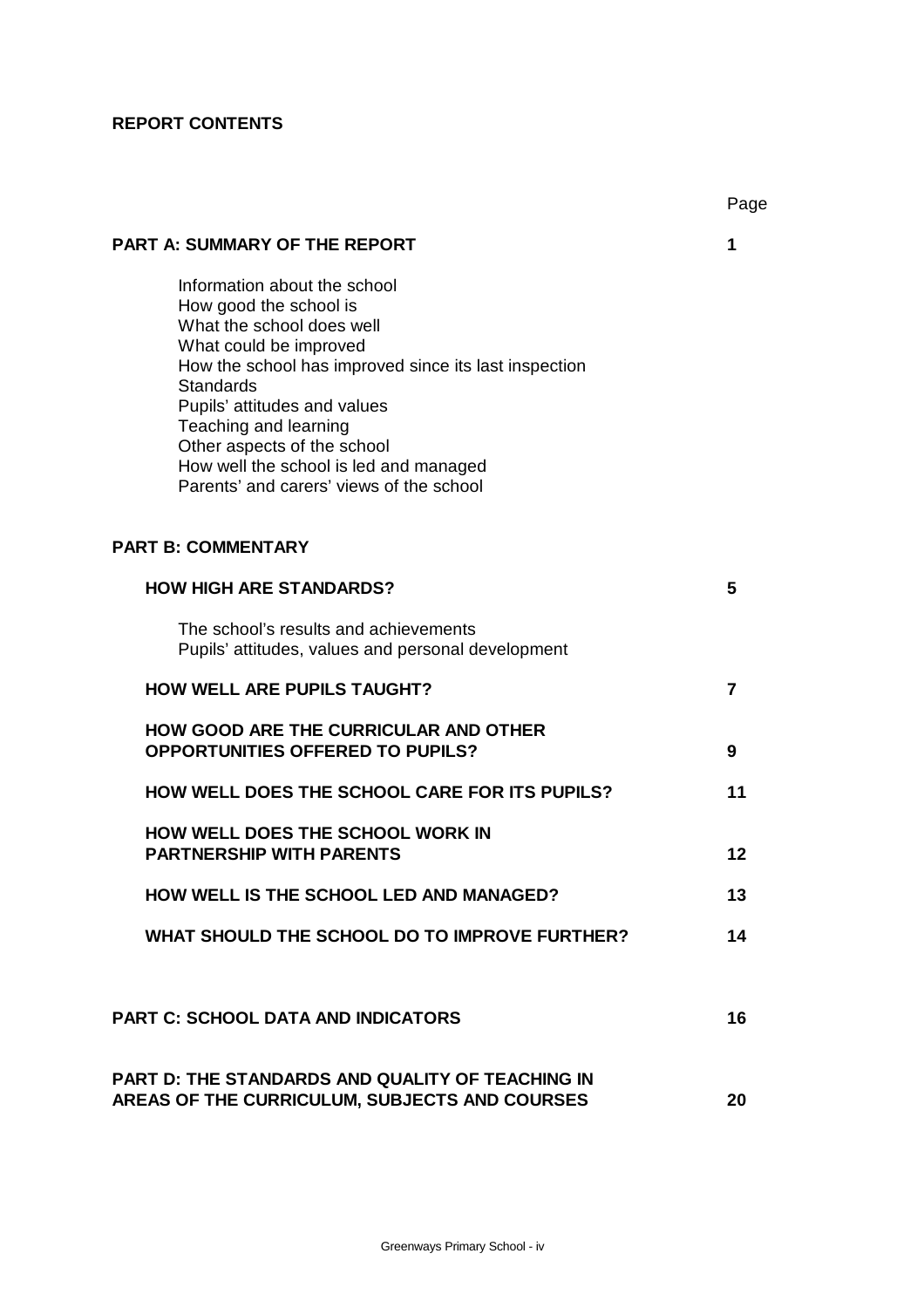# **PART A: SUMMARY OF THE REPORT**

# **INFORMATION ABOUT THE SCHOOL**

Greenways Primary School is about the same size as most primary schools. There are currently 187 boys and girls on roll from 4 to 11. The area from which the school draws most of its pupils reflects the wide variety of social and economic circumstances seen in Stoke on Trent. Housing in the area varies widely in age and type. Six per cent of children are entitled to free school meals, which is below the national average*.* Seven per cent of the children have special educational needs, including statements, which is well below average. There are no pupils who speak English as an additional language or from ethnic minorities. Pupils enter the reception class at four years old with a wide range of abilities, though the general level is above average.

### **HOW GOOD THE SCHOOL IS**

This is an effective school. Teaching is good for pupils' under five, sound in the infant classes and consistently good in the junior classes. As a result, pupils' achievement grows as they move through the school. By the time they leave, pupils reach very high standards in English and mathematics, and high standards in science. The headteacher's leadership is strong and thoughtful. The cost of running the school is low so it gives good value for money.

### **What the school does well**

- Standards at 11 are well above average in English and mathematics, and above average in science. Achievement of pupils under five is above average in English, mathematics, and personal and social development.
- The lively teaching in Key Stage 2 motivates pupils to work hard and promotes their good achievement. Older pupils become even better learners because they work so well together and are good at taking responsibility for their own learning.
- Teachers effectively link different subjects though the activities they give to the children.
- The leadership of the headteacher is very effective at bringing about improvement.
- The behaviour of the children is very good both in class and around the school.
- The school takes very good care of its pupils and provides well for their moral development.

### **What could be improved**

- Pupils' achievement in Key Stage 1.
- The variety of learning opportunities for pupils under five.
- The way in which pupils' work is assessed across the classes and subjects.
- The links the school has with its parents.
- The involvement of the governing body in deciding how the school should develop in the future and measuring its progress.

*The areas for improvement will form the basis of the governors' action plan.*

# **HOW THE SCHOOL HAS IMPROVED SINCE ITS LAST INSPECTION**

This is a far better school now than it was at the time of the previous inspection in November 1996. The turn round has been brought about mainly by better teaching in the junior key stage and by the effective leadership of the headteacher. More than a quarter of the lessons observed during the last inspection were unsatisfactory whereas on this occasion, only one unsatisfactory lesson was seen. Pupils' attainment at 11 in mathematics, science and some aspects of English was judged to be below average; standards are now high in all these subjects, as test results confirm. As well as improvements in standards there have also been improvements in the quality of the school's provision. The curriculum is better organised and pupils have more opportunities to take on responsibility than they used to. For example, they take part in social activities such as residential trips, which add significantly to their personal development and they are more often given the opportunity to work together in groups on practical tasks. One improvement still to be made is in the provision of large scale play equipment for pupils under 5. This is included in current plans for establishing the new nursery in September 2000. The school is well placed to continue to get better in the coming years.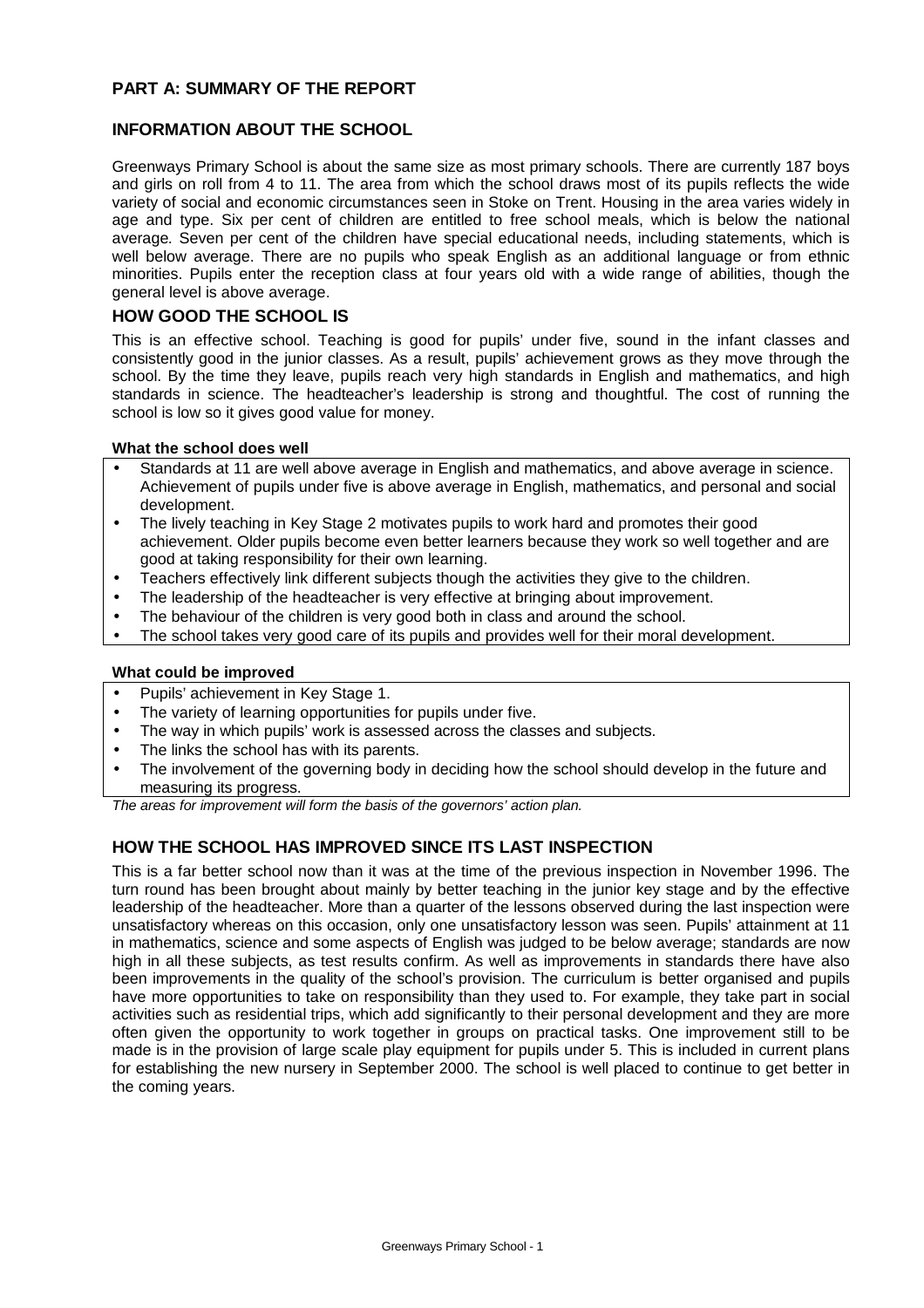# **STANDARDS**

The table shows the standards achieved by 11-year-olds based on average point scores in National Curriculum tests.

|                 |      | compared with |      |                    |                                     |        |  |
|-----------------|------|---------------|------|--------------------|-------------------------------------|--------|--|
| Performance in: |      | all schools   |      | similar<br>schools | Key                                 |        |  |
|                 | 1997 | 1998          | 1999 | 1999               |                                     |        |  |
| English         | A    | С             | A    | в                  | well above average<br>above average | Α<br>в |  |
| mathematics     | Α    | С             | A    | B                  | average<br>below average            |        |  |
| science         | Α    | С             | C    |                    | well below average                  | Е      |  |

These are very good test results in English and mathematics and they show that by the time the pupils leave they have achieved more than the levels expected. Results in science are not quite so good, with last year's pupils not doing as well as they should compared to similar schools. However, pupils' work seen in Year 6 during the inspection shows that science standards are better this year and are now above average. Work seen in English and mathematics in Year 6 confirms that once again standards are well above average. Pupils' achievements are improving year on year in Key Stage 2 because of stable and effective teaching. In Key Stage 1, there have been more changes of teachers and progress from year to year is not as smooth. Nevertheless pupils reach average levels in mathematics and writing and above average levels in reading. This provides a firm foundation for good progress in Key Stage 2. The targets set by the school for this and future years in English and mathematics are suitably high.

Most of the younger pupils comfortably achieve what is expected of them and by the time they are five, their attainment is above average in English, mathematics, and personal and social development. They have made good progress in these important areas this year despite two changes of teacher.

In other subjects, including religious education, pupils reach standards typical of those in most schools. In information technology pupils reach the expected standard only because they achieve so much in Year 6. Up to then their progress, though improving, is still slower than it should be. They reach very high standards in swimming.

| <b>Aspect</b>                             | <b>Comment</b>                                                                                                                                                                                                        |
|-------------------------------------------|-----------------------------------------------------------------------------------------------------------------------------------------------------------------------------------------------------------------------|
| Attitudes to the school                   | Very good for pupils in reception and for the junior pupils. Though<br>satisfactory, not as good in the infant classes because a small number of<br>pupils do not keep up their concentration throughout all lessons. |
| Behaviour, in and out of<br>classrooms    | Very good throughout the school, in lessons and at other times such as<br>lunchtimes and playtimes.                                                                                                                   |
| Personal development and<br>relationships | Good. Pupils respect each other and are particularly good at working<br>together on group activities during lessons.                                                                                                  |
| Attendance                                | Above average; better than in most schools. Pupils arrive on time and the<br>school day begins promptly.                                                                                                              |

# **PUPILS' ATTITUDES AND VALUES**

# **TEACHING AND LEARNING**

| <b>Teaching of pupils:</b> | aged up to 5 years | aged 5-7 years | aged 7-11 years |
|----------------------------|--------------------|----------------|-----------------|
| Lessons seen overall       | qood               | satisfactory   | good            |

*Inspectors make judgements about teaching in the range: excellent; very good; good; satisfactory; unsatisfactory; poor; very poor. 'Satisfactory' means that the teaching is adequate and strengths outweigh weaknesses.*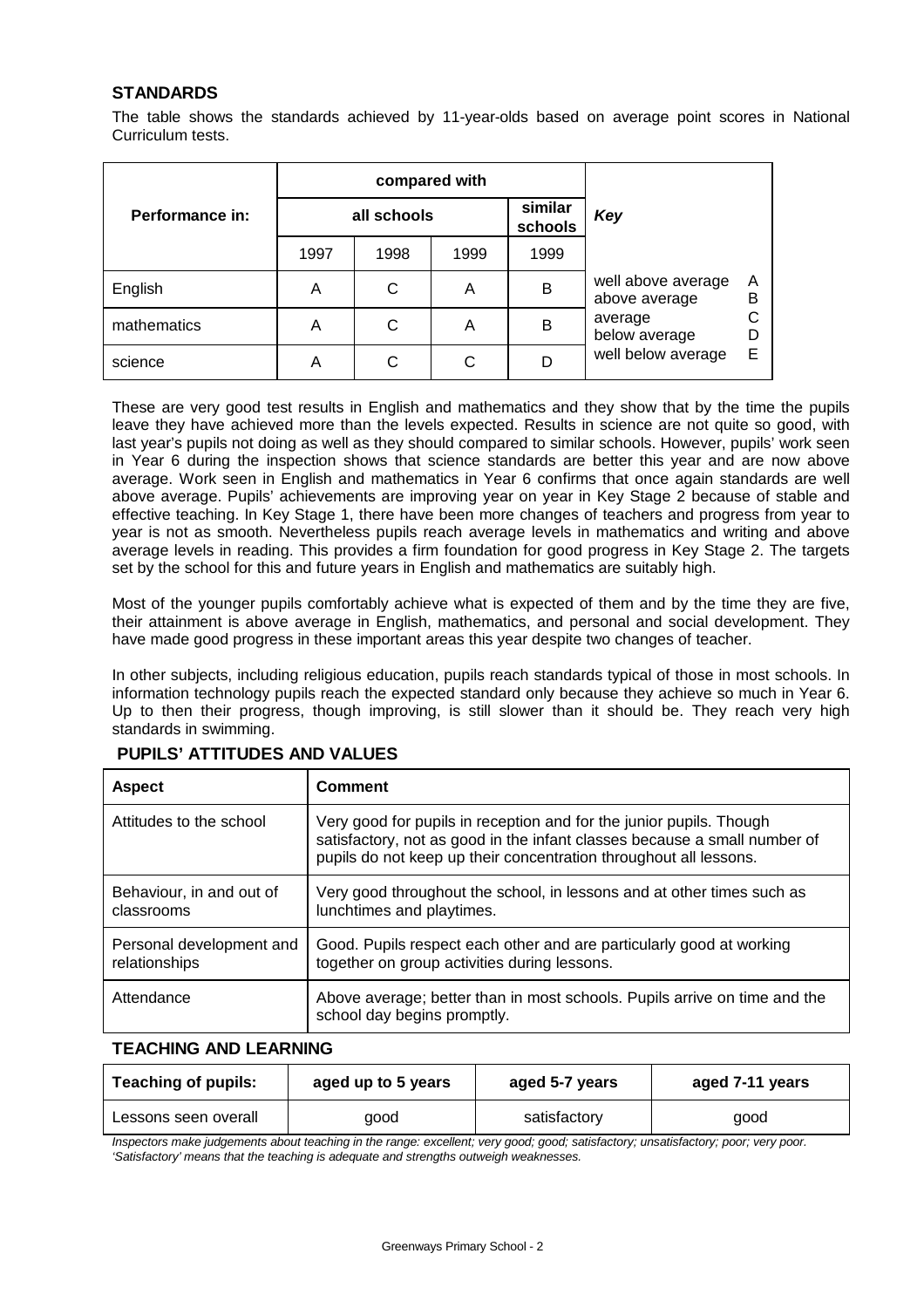The teaching is much better than it was at the time of the previous inspection. All the teaching seen was satisfactory or better apart from one lesson. In 32% of lessons it was satisfactory, in 49% good and in 17% very good or excellent. Teaching is consistently good or better in the reception year. In the junior classes it is strong across all years, with many good lessons and the occasional more ordinary or very good one. In the infant classes most of the teaching is satisfactory. Basic skills are taught well but the teaching doesn't motivate pupils as strongly as it does in the other classes. Music is very well taught to all pupils by a specialist visiting teacher. The excellent teaching was in music.

Teaching is good in English and mathematics. Pupils learn to read quickly and confidently because teachers help them to understand how to tackle words they have not seen before. In mental arithmetic, teachers are good at drawing out from pupils different ways they can use to solve a problem.

Teaching is good for pupils with special needs throughout the school, when taught separately in groups and when working in class. The nursery nurses are particularly good at helping these pupils. For high achieving, gifted and talented pupils, teaching is better in reception and Key Stage 2 than in Key Stage 1 because they are consistently challenged to the limits. The higher achieving pupils are not always stretched enough in the infant classes.

There were a number of particular strengths evident in the teaching and learning seen, most noticeably in reception and Key Stage 2. In reception, the warm and strong relationship between the teacher and children boosts their confidence and fires their enthusiasm. The teacher explains very clearly what pupils are expected to do and they are keen to please. Much is demanded also of pupils in Key Stage 2 where there is excellent classroom management. Lessons are purposeful and no time is wasted. Activities are interesting and challenging, teachers make clear to pupils what they have to do and drive them on to complete their work. As a result, pupils try hard, work well with each other and achieve much new learning. In Key Stage 1, the teaching is not so effective at challenging all pupils to the highest levels at all times. When pupils are writing they don't always work as fast as they should and they become distracted. Sometimes tasks given to higher achieving pupils are too easy.

| <b>Aspect</b>                                                                                        | <b>Comment</b>                                                                                                                                                                                                                                                                                              |
|------------------------------------------------------------------------------------------------------|-------------------------------------------------------------------------------------------------------------------------------------------------------------------------------------------------------------------------------------------------------------------------------------------------------------|
| The quality and range of<br>the curriculum                                                           | Good for pupils in Key Stages 1 and 2. For pupils under five the range of<br>activities is too narrow. The range of out of school activities is less than in<br>most schools of a similar size though the residential visit for Year 5 brings<br>enormous benefits in learning and in personal development. |
| Provision for pupils with<br>special educational needs                                               | Good. Pupils are well provided for and they make good progress towards<br>meeting their targets.                                                                                                                                                                                                            |
| Provision for pupils'<br>personal, including<br>spiritual, moral, social and<br>cultural development | Overall provision is good. Provision for moral development is very good<br>because staff expect a lot of the children and promote a climate of justice<br>and fair play.                                                                                                                                    |
| How well the school cares<br>for its pupils                                                          | The school cares for its pupils to a high level. Procedures for ensuring<br>pupils welfare, health and safety, including child protection, are very good.<br>Staff know the pupils well and are sensitive to their needs.                                                                                   |

# **OTHER ASPECTS OF THE SCHOOL**

All statutory requirements for the curriculum are met. In Key Stages 1 and 2, whilst there is a strong emphasis on literacy and numeracy, care is taken to ensure other subjects are not neglected. A good balance is achieved, partly through the skill with which teachers link activities in different subjects. For pupils under five this is not so successful. Pupils' personal, language and mathematical development are strongly emphasised but there are not enough activities planned to develop pupils' knowledge and understanding of the world or creative skills. There are still no facilities to develop their physical skills through outdoor play.

The school has a satisfactory partnership with its parents. It tries hard to accommodate the wide range of views and opinions parents express though it is not always successful in communicating clearly with them. It encourages parents to help in classes and offers opportunities for this.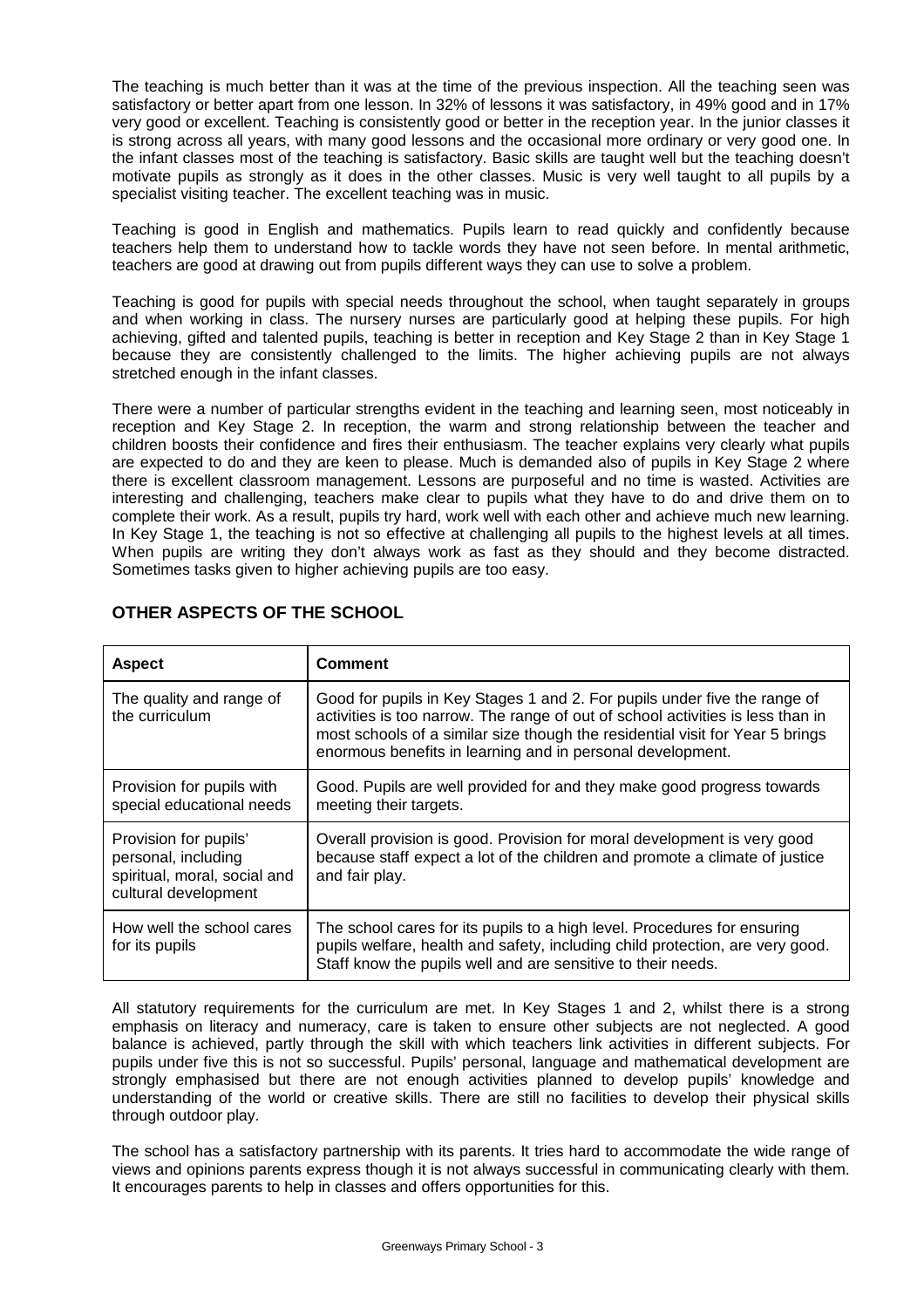# **HOW WELL THE SCHOOL IS LED AND MANAGED**

| <b>Aspect</b>                                                             | <b>Comment</b>                                                                                                                                                                                                                                                          |
|---------------------------------------------------------------------------|-------------------------------------------------------------------------------------------------------------------------------------------------------------------------------------------------------------------------------------------------------------------------|
| Leadership and<br>management by the<br>headteacher and other key<br>staff | The quality of leadership is very high by the headteacher, deputy and staff.<br>The deputy headteacher has a strong influence on the good provision for<br>pupils with special needs. All teachers lead change effectively in the<br>subjects they are responsible for. |
| How well the governors<br>fulfil their responsibilities                   | The governors fulfil their statutory responsibilities. They have some<br>awareness of what the school is achieving but need to become more<br>involved in working together with staff in moving the school forward.                                                     |
| The school's evaluation of<br>its performance                             | Strong. The school has benefited greatly from its involvement in a new self-<br>evaluation process, in partnership with the local authority. It has gained a<br>clear and accurate picture of most of its development needs.                                            |
| The strategic use of<br>resources                                         | Resources are used efficiently and to the benefit of all pupils.                                                                                                                                                                                                        |

There are enough staff, and the accommodation and learning resources are adequate. The school checks to see if it is getting best value, for example by comparing its test results to similar schools.

The headteacher provides clear direction for future development, and he has a realistic and accurate view of where the school is now. Staff work together well as a team and there is a strong will to continue to improve standards and achievement.

# **PARENTS' AND CARERS' VIEWS OF THE SCHOOL**

| What pleases parents most                                                                     | What parents would like to see improved                                                                               |
|-----------------------------------------------------------------------------------------------|-----------------------------------------------------------------------------------------------------------------------|
| Children are happy to come to school and they make<br>good progress.<br>The teaching is good. | The range of activities offered to pupils<br>beyond their daily lessons.<br>Information about how well their children |
| The ease with which they can approach the school<br>with questions or problems.               | are getting on.<br>The closeness with which the school                                                                |
| How the school expects children to work hard and do<br>their best.                            | works with parents.<br>More consistent provision for homework.                                                        |
| How the school helps their children to grow up and<br>become mature.                          |                                                                                                                       |

A substantial number of parents returned the questionnaire and most expressed strong support for the school. Inspectors agree with their largely positive views. However, inspectors also agree that the range of activities outside normal lessons is narrow and that after school clubs and activities are fewer than is normally found in schools of this size. Although the school has a policy for homework, it is neither clearly enough set out for parents nor is it applied consistently in all classes. This is a pity because there are examples of homework being used really well by some teachers.

The school provides sufficient information about pupils' progress. The number and organisation of formal meetings between teachers and parents is similar to that in most primary schools and there are opportunities for parents to meet with teachers at other times. Written reports are mostly good. The school is not always successful in communicating wider information to parents; for example about the curriculum. There is room for improvement in publications such as the school brochure to help parents gain a closer understanding of how the school works.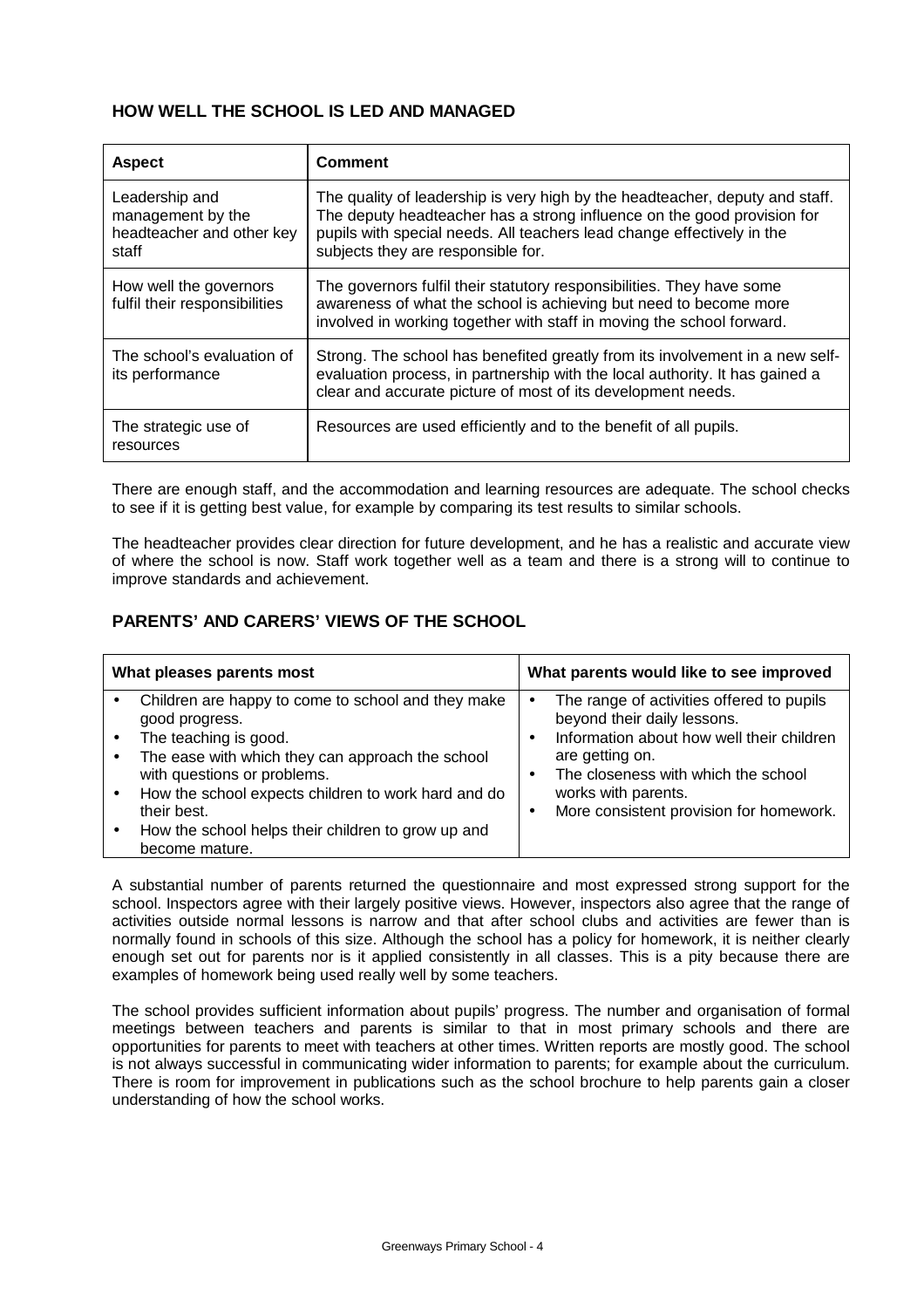# **PART B: COMMENTARY**

# **HOW HIGH ARE STANDARDS?**

# **The school's results and achievements**

- 1. Children who are five years old or younger attain good standards in language and literacy, mathematics, and personal and social development. This is similar to the time of the previous inspection. Most enter reception with above average standards and they maintain and improve on this by the time they enter Key Stage 1. They progress best in these areas because of the emphasis given to them. Progress in the other areas of learning, creative and physical development, and knowledge and understanding of the world, is satisfactory. Less work is planned in these areas and less time is given to them though most achieve above the average in knowledge and understanding. They reach the basic standard in their creative work but not enough physical activities were seen to make a judgement.
- 2. At the end of Key Stage 1 the most recent test results for pupils at seven (1999) give a mixed picture. Pupils achieved well above average in reading and above average in writing. In mathematics results were below average. Compared to similar schools, results in reading and writing were average but in mathematics well below. The balance was similar in 1997 and 1998, with reading always better than writing or mathematics. The work of the present Year 2 children seen during the inspection shows their reading is above average, and their writing and mathematics average. The class has a very wide range of achievement, with a larger than usual number of low achieving pupils, fewer average and more high achievers. Whilst pupils' progress is satisfactory overall, there is small number whose attitudes to their work are not as good as most. However, the numeracy hour is helping pupils to achieve higher levels in mathematics.
- 3. The most recent national test results for pupils at eleven indicate high standards are achieved in English and mathematics but average standards in science. There is a clear trend of improvement in Key Stage 2 since 1996 in line with the national picture although there was a dip in 1998 from the usual high standards to average. This was caused by the group being smaller than usual and one or two low achievers joining towards the end of the key stage. Compared to similar schools, results are good in English and mathematics but not in science. The work of the present Year 6 pupils seen during the inspection shows their English and mathematics to be well above average and their science above average. The improvement in science reflects better curriculum provision and teaching. For example, pupils undertake more practical and investigative work than they used to and their work builds better on what they have done before as they move from year to year.
- 4. The targets set for pupils in English and mathematics in 1999 were achieved and more challenging targets have been set for 2000. These are realistic and accurately reflect what pupils might be expected to achieve if they work hard.
- 5. Pupils' progress in English, mathematics and science is satisfactory in Key Stage 1 and good in Key Stage 2. This is partly because the staff has been stable in the junior key stage for several years and teachers work well together on sharing ideas and improving the curriculum. There have been more changes of teachers in Key Stage 1 and work does not always build effectively on what has gone before. This situation has not been helped by the lack of a whole school system of assessing and recording pupils' progress and achievements. Levels of challenge are higher in the junior key stage and pupils respond enthusiastically to this and to more stimulating teaching. Pupils in the reception class have had a number of teachers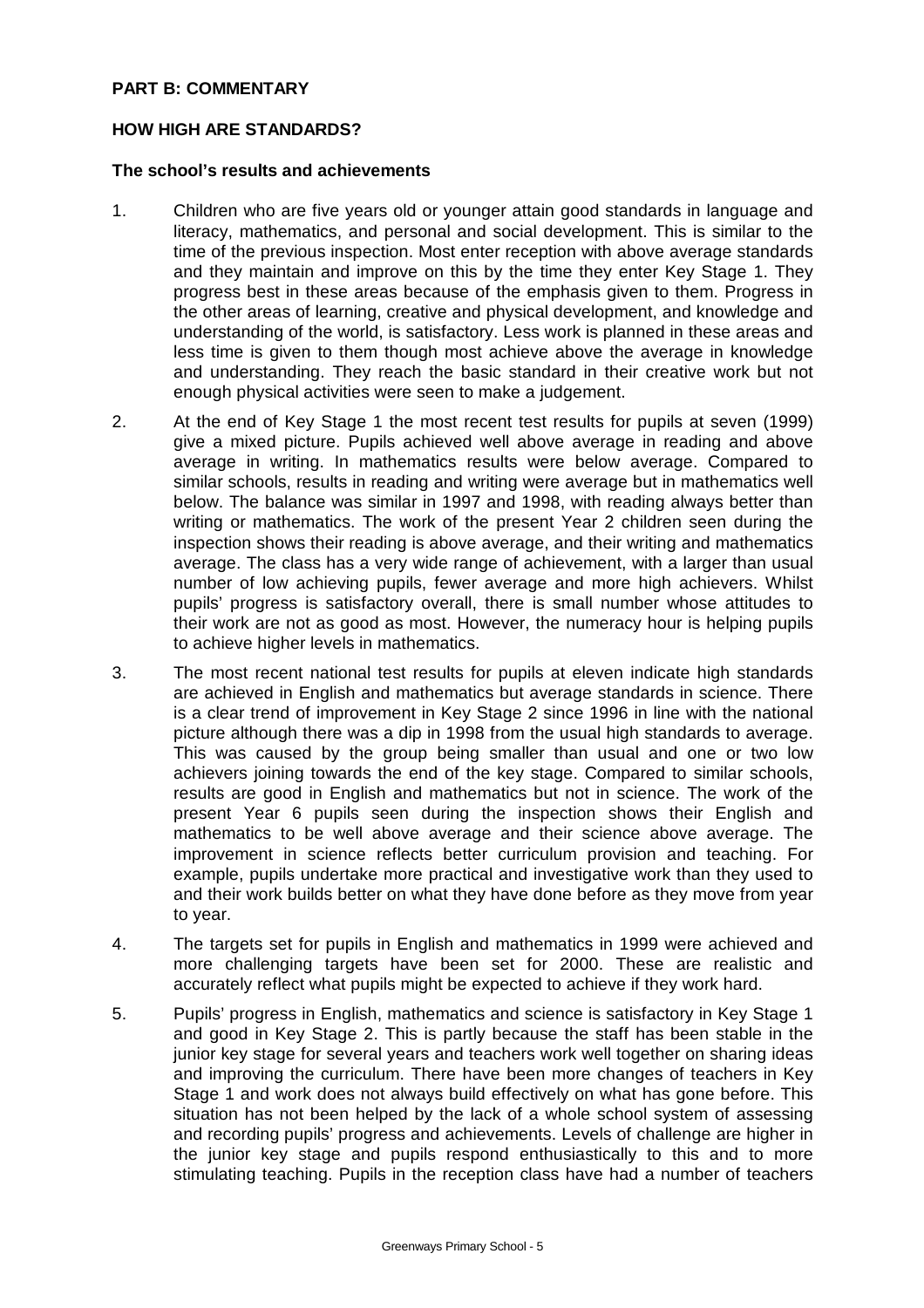this year. However they have made good progress regardless of the changes because of the high quality teaching by the individual teachers they have had. The school is now well placed to improve provision in the early years and Key Stage 1 with the opening of its own nursery in September, stable staff and the implementation of the new Foundation curriculum.

- 6. Pupils with special needs achieve well for their abilities and those with individual learning plans make good progress towards their targets. When they work in class they benefit from the close attention of teachers. When they are withdrawn from class to work with a nursery nurse they achieve very well. This is because they are very sensitively supported and gain a lot of confidence. One pupil in a junior group showed great delight at beating her personal best and others in the group showed how pleased they were for her. The nursery nurses keep close links with class teachers to ensure the work they do draws on their normal class work. Higher achieving, gifted and talented pupils are better challenged in Key Stage 2 than Key Stage 1 and this has been reflected in the low number of infant pupils who reach level 3 in national tests. Boys and girls achieve equally well.
- 7. Pupils reach average standards in most other subjects of the curriculum. Standards in art, design and technology, geography, history, religious education and music are similar to those found in most schools. In music, standards are better in singing and playing instruments than they are in composing because this aspect of the curriculum is neglected. In art, pupils are good at copying the styles of well known artists but are not given sketchbooks in which to try out their own ideas. In physical education, pupils reach above average standards in Key Stage 2, including very high standards in swimming. In information technology, pupils just reach the standards expected by the time they leave because they are taught very well and make very good progress in Year 6.

# **Pupils' attitudes, values and personal development**

- 8. Children under the age of five have very good attitudes to learning. They have particularly impressive listening skills that help them to take the most from each activity. Children respond very well to the lively approach of the reception teacher and nursery nurse who hold their interest and motivate them to try their best at all times. They are able to work quickly and without constant adult support and this enables them to produce a good volume of work. For example, when transferring patterns onto fabric they had previously dyed, children were confident about what to do and why they had to practise on paper first. All managed to complete a "trial run" on paper and then transfer their pattern to the fabric in the time allowed.
- 9. Pupils in Key Stage 1 show satisfactory attitudes to learning although there are a small number whose attitudes are not as good as most. They concentrate better when teaching is challenging and captures their interest. For example, pupils in Year 1 were particularly well motivated during an English lesson when they acted out the story of the "Three Billy Goats Gruff". They listened carefully to each other and remembered their "lines" very well. When teaching is more ordinary and lacks pace, pupils do not maintain their concentration long enough and they drift off task. They can become noisy and do not then make the best use of the time available.
- 10. Older pupils are lively and eager to participate in all aspects of school life. Key Stage 2 pupils show very good and at times excellent attitudes to learning. They listen very well to instructions from adults, work quickly and hard. They are well organised, settle to work promptly and are eager to do well and to learn. They show great interest in their lessons and hold sensible conversations with teachers when they have problems or queries. Pupils are very familiar with the high expectations set by staff who expect a great deal and they respond by producing work of a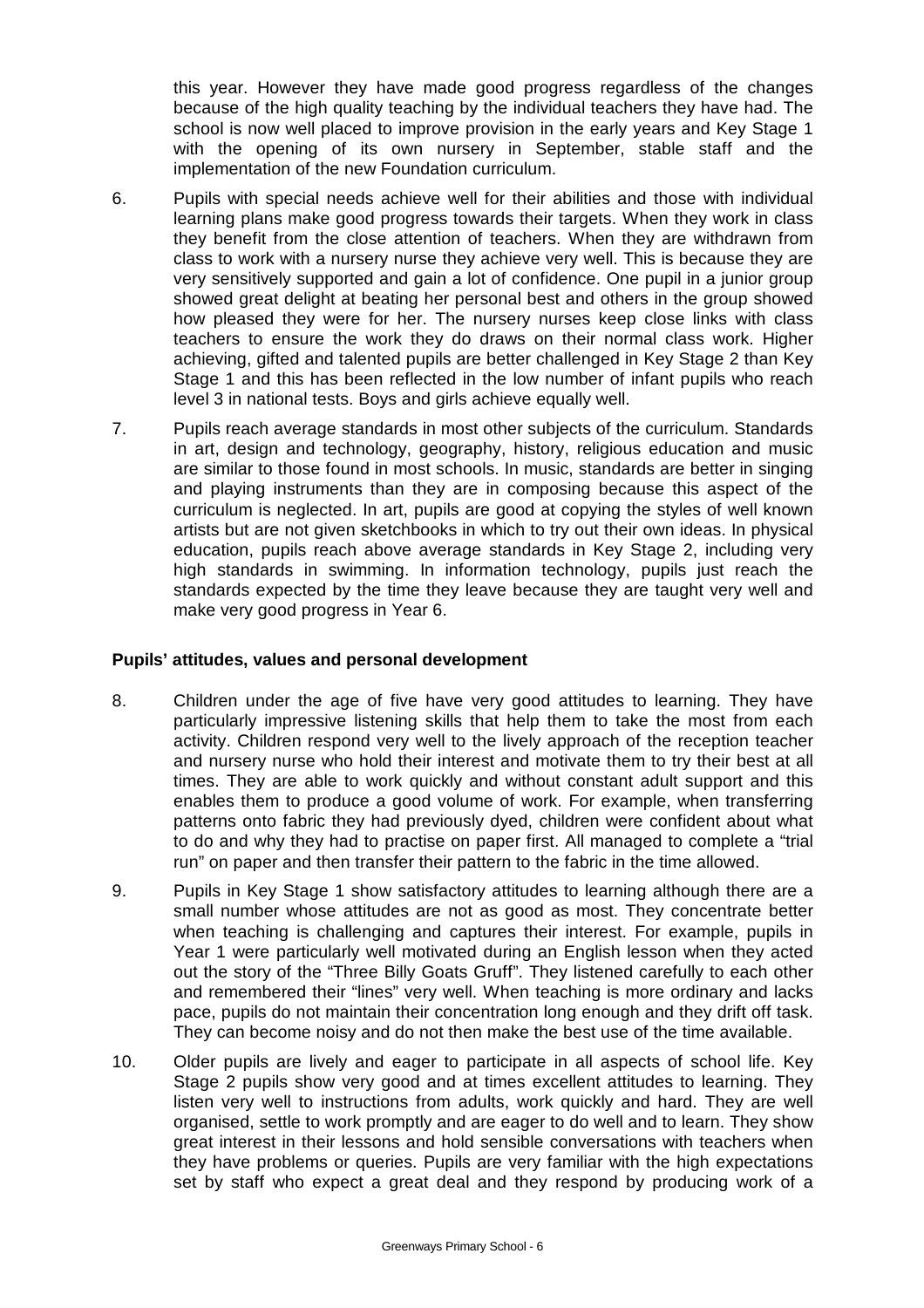consistently high standard. Parents of pupils of all ages state that their children like coming to school.

- 11. Behaviour is very good in classrooms and around the school. Older pupils set a good example to younger ones, whom they treat with sensitivity. Pupils are very courteous to each other, staff and visitors, and are always respectful. They enjoy the pleasant social atmosphere in the dining hall at lunchtime and play well together in the playground. They are very trustworthy, as seen on several occasions during a persistently wet inspection week, when pupils accepted the inevitable restrictions brought by wet playtimes and behaved very well during indoor classroom breaks. There have been no exclusions from school.
- 12. Relationships in the school are of a high order and add to the sense of security pupils experience. Staff and pupils work well together and are often able to enjoy lighthearted moments during lessons. Pupils show great sensitivity to each other and are quick to comfort classmates when they have a problem. For example, one child in reception had a problem with her dinner money and was very distressed. Her teacher consoled her whilst another pupil hunted for a tissue and a third brought her coat from the cloakroom without being asked so she was not late for lunch.
- 13. Pupils' personal development is good. They respond particularly well when given opportunities to work together during lessons. Older pupils benefit greatly from a residential trip when they experience a variety of social settings and learn to be more independent. Standards of pupils' personal development have improved since the last inspection.
- 14. Levels of attendance are good throughout the school and are above the national average. There is no unauthorised absence and parents are conscientious about informing the school of any reasons for absence. Pupils arrive on time and there is a very prompt start to the day. Children under five are brought to school regularly and on time. Attendance and punctuality levels are similar to those reported at the last inspection.

# **HOW WELL ARE PUPILS TAUGHT?**

- 15. Since the last inspection there have been significant improvements in the teaching. It is now good for the under-fives and reception, satisfactory in Key Stage 1 and good in Key Stage 2. Only one lesson was judged to be unsatisfactory.
- 16. In reception the teacher has a good understanding of the pupils' needs and this encourages the children to have confidence. There are very good relationships and the children respond well to the warm and enthusiastic style of the teacher. For example, on one occasion when the teacher lost her voice, the children responded by helping her. Tasks are explained very clearly and the teacher always shares with pupils what she wants them to know by the end of the lesson. A lot is expected of them. Activities are enjoyable. For example, in a mathematics lesson, the children enjoyed a variety of practical tasks set out to develop their skills in recognising and using coins. The teacher is good at teaching basic skills such as helping children to read unfamiliar words. By regularly assessing what pupils have already achieved and using this information to plan the next work, the teacher ensures pupils are fully challenged. The nursery nurse works closely with the teacher and this is strength. In a mathematics lesson, the children made good progress in number when the nursery nurse acted as the shopkeeper and the children were using coins to buy items. Homework is used well; for example when laminated cards are sent home to guide the parents on a sharing an activity with their child.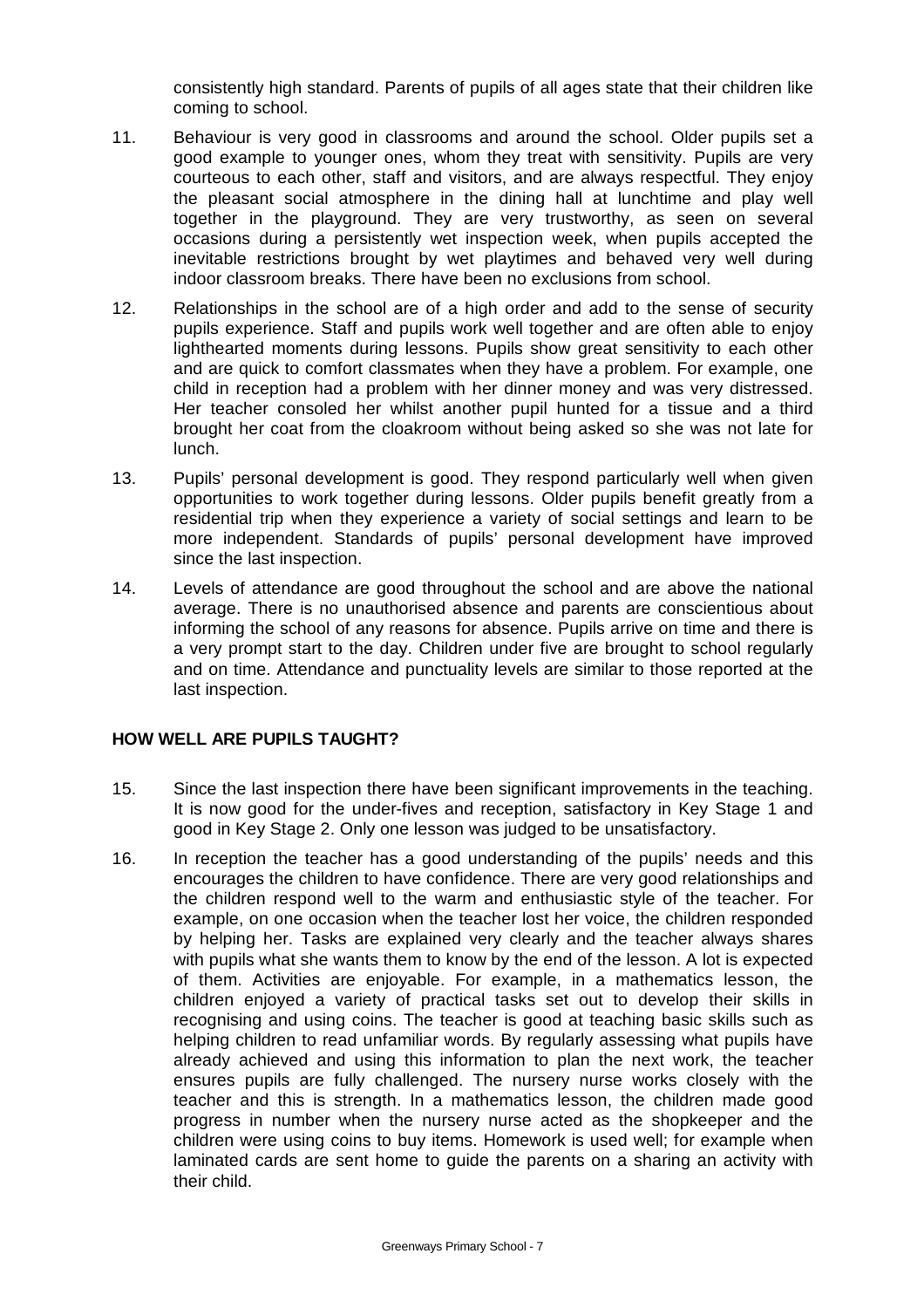- 17. Most teaching in Key Stage 1 is satisfactory though it ranges from unsatisfactory to good. Lesson objectives are shared with the children so that they know what they are aiming for and how well they are getting on. Good questioning is used to check previously learned work and to get the children to explain things and think more deeply. For example, in a religious education lesson, the children were encouraged to think about how some characters in the Easter story would have felt. There is good teaching of basic skills though the level of challenge for higher attaining pupils is sometimes too low. This means that these pupils do not maintain concentration or make enough progress. For example in an English lesson, the written tasks did not stretch the language of the higher attainers and in a geography lesson, too much time was spent drawing pictures instead of completing a more challenging extension task. When the children are completing written tasks, a productive working atmosphere is not always maintained and teachers do not expect enough of pupils to establish a quieter working atmosphere.
- 18. Most teaching in Key Stage 2 is good though it ranges from satisfactory to excellent. There is excellent class management and teachers expect pupils to work hard, behave well and accept challenge. The pupils know this and they respond well to it. Relationships between the teachers and pupils are strong and lessons are characterised by a purposeful working atmosphere. Teachers plan thoroughly, set out clearly what they want pupils to learn and share this with them. Good open questioning in lessons draws out and builds on pupils' previous knowledge. Activities are interesting. For example in Year 6, children were making clinometers and using these to work out different heights around school. Other children worked in association with the local Technical College to make their own newspapers, after acting out the role of reporters. Pupils are motivated well by such activities and they enjoy their learning.
- 19. Pupils are given many opportunities for collaborative work and they organise themselves very well. This was seen, for example, in a Year 4 geography lesson when children worked in groups to produce a leaflet and reported back to the rest of the class on their ideas.
- 20. Teachers are good at developing pupils' skills in both literacy and numeracy. The teaching of reading and writing are good and phonic skills are taught well. Teachers also encourage the children to use other strategies, such as initial letter sounds or picture checks, to learn new words as well. In numeracy, teachers are good at promoting the use of basic number skills through mental arithmetic sessions. They help pupils to recognise and use correct mathematical vocabulary.
- 21. Pupils with special educational needs are taught well throughout the school. They are given sensitive, encouraging support, enjoy working in small groups and respond well to the teaching. Class teachers support these children well in class.
- 22. Higher attaining pupils' needs are usually met well at Key Stage 2. Most lessons have good pace and challenging tasks are set to extend the learning of the higher attainers. For example, in a Year 5 mathematics lesson, the pupils' previous work had been assessed and some pupils went straight on to an extension task rather than completing work which the teacher knew they would be able to do. In the more ordinary lessons the pace drops, and the opportunity to stretch the higher attainers can be missed. For example in one English lesson, the comprehension task for the higher attainers was too easy and they were not challenged by it. Occasionally opportunities are lost because teachers do not build on the enthusiasm of the pupils.
- 23. Teaching is equally good across most subjects, with good lessons seen in English, mathematics and science. Excellent music teaching undertaken by a visiting teacher is particularly successful in developing pupils' abilities to sing and to play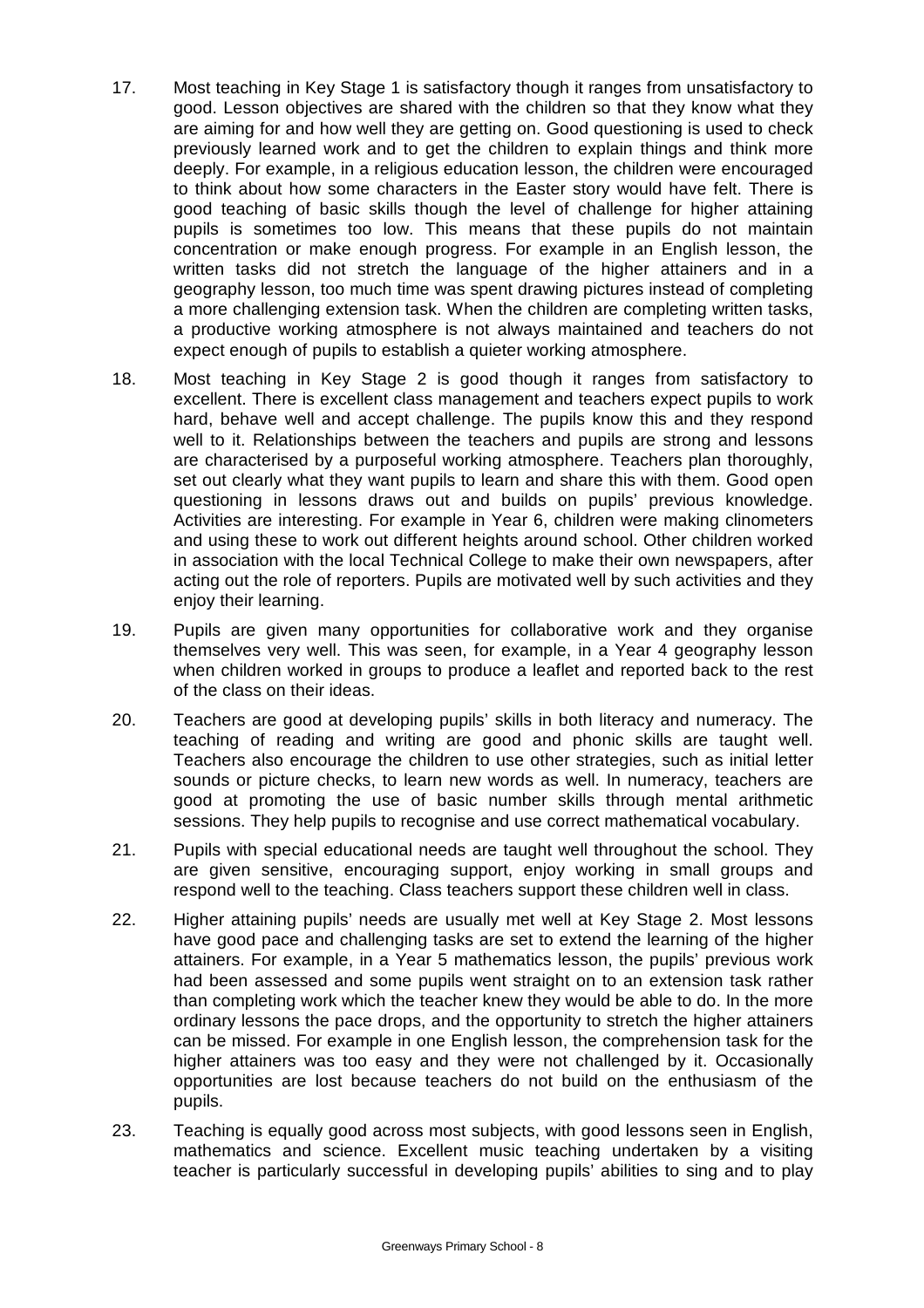instruments. There are examples of the good use of homework to extend pupils' learning; for example when pupils in Year 6 reinforce their knowledge in science.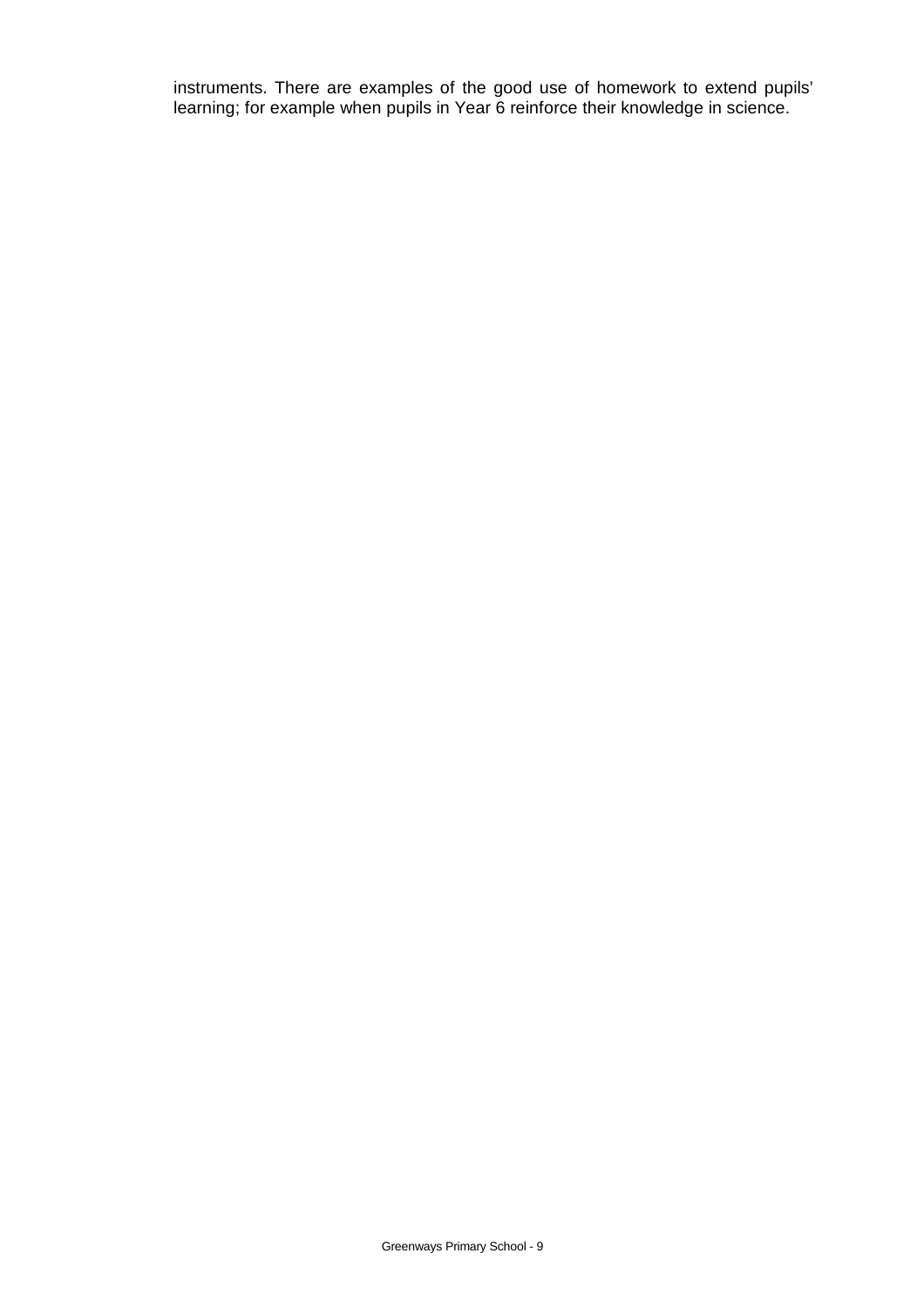# **HOW GOOD ARE THE CURRICULAR AND OTHER OPPORTUNITIES OFFERED TO PUPILS?**

- 24. The school meets its statutory requirements and teaches all subjects including religious education. The curriculum has been improved since the last inspection when the balance of attention given to subjects varied between classes and there were few schemes of work in place. Although there are still some weaknesses to be addressed, the overall quality of the curriculum is good and all groups of pupils have their needs met. Support staff give well planned and directed help to special needs pupils and this is better than at the time of the previous inspection.
- 25. There is an appropriate emphasis given to the core subjects of English, mathematics and science but the rest of the curriculum is also given adequate attention. The school's provision for information technology is much improved with more computers and a wider range of work. The school has successfully adapted the nationally recommended strategies for literacy and numeracy and is providing an effective programme of activities to develop key skills in reading, writing and number work. This is particularly rich in the range of writing experiences offered to pupils in Key Stage 2. Another strength of the curriculum is the way in which different subjects are often linked through the same activity, as for example when pupils use information technology to record their findings from geography work on the school's residential field trip. Visits like this, together with visitors, add interest, enjoyment and valuable first hand experience to pupils' learning. There is a weakness in the music curriculum, where the balance of activity is too strongly in favour of performing and appraising music at the expense of composing it.
- 26. The curriculum for under 5's challenges the reception pupils in the core areas of language and literacy, and mathematics, building upon their good levels of skills on entry to school. Personal and social development is also well provided for through sensitive and encouraging teaching. In creative and physical development, and knowledge and understanding of the world, the range of activities is not broad enough to fully extend the pupils. This is because the programme of work is largely based on the early stages of the National Curriculum and stresses English and mathematics. Plans referred to in the previous report for adjusting the curriculum to more fully meet the needs of four-year-olds have not been completed. The school recognises this and plans to revise the curriculum provision in line with the opening of its new nursery in September 2000.
- 27. The school provides a very limited range of extra-curricular activities, all sports. This is less than in most schools of a similar size and a significant number of parents expressed their concern through the questionnaires and discussions at how little there is. At present, only one member of staff provides these extra curricular activities and no parents are involved.
- 28. The school makes good provision for pupils' personal development through its timetabled programme of personal, social and health education. Staff use this time well to encourage pupils to express their thoughts and feelings and to make them more aware of issues surrounding their own personal safety. Year 5 pupils, for example, worked in groups and as a class to produce a range of safety posters which highlighted the potential dangers of a number of everyday activities. They worked sensibly and productively and could talk at length about particular issues. A number of visitors contribute to the programme; the community police constable and school nurse, for example. The school has adopted a policy not to teach a formal sex education programme.
- 29. The headteacher and staff ensure that the community makes a good contribution to pupils' learning. For example, the school makes the most of its close proximity to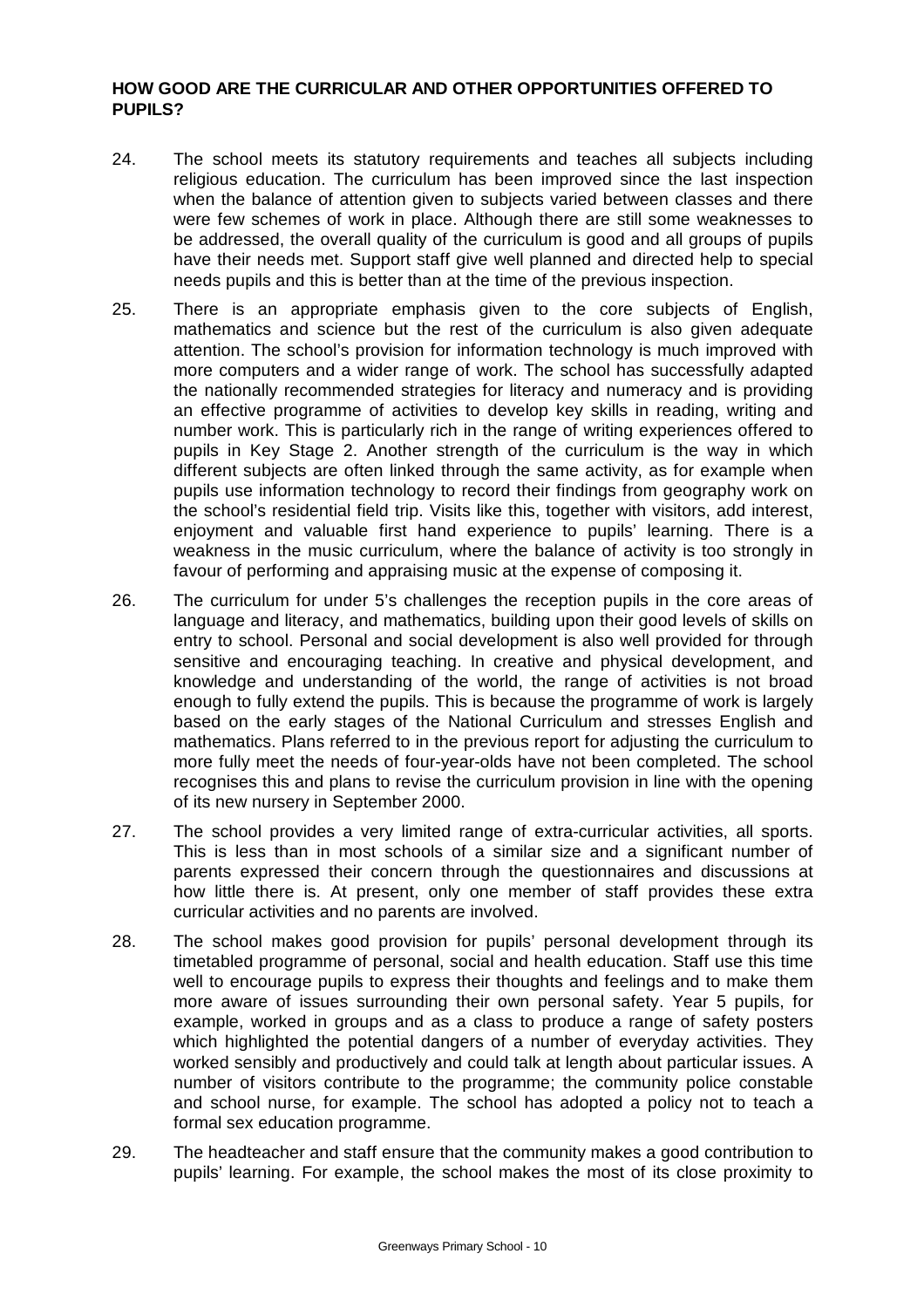the Potteries and recently Year 6 pupils produced two large plates which were entered in the City of Stoke Millennium Challenge. This project gave pupils the opportunity to study the locality and its traditions, and to follow a project through from design to display.

- 30. Good relationships exist with a number of other schools and colleges. The school's high standards in swimming are partly due to its use of the pool at the local secondary school. Longstanding links are established with the local playgroup which shares the reception building and means the young children are already familiar with the school's early years' environment by the time they join the reception class. Constructive links are established with a number of colleges. A newly established link with the College in the Community has led to the provision of courses for adults in information technology and mathematics as well as a basic training course for parent helpers. The pupils are now benefiting from this. For example, a small number of parents now work on computers with Key Stage 1 pupils, enabling them to better develop their skills and achieve more.
- 31. The school makes good provision for pupils' personal, including spiritual, moral, social and cultural development and this enables pupils to become mature and sensitive individuals with a better understanding of their place in society.
- 32. Good provision for pupils' spiritual development is particularly apparent during collective worship and in workbooks and displays. Staff include spiritual elements in worship. The most effective examples were lively and contained a basic message that was simply reinforced. The graphic re-enactment of Jesus knocking over the moneylenders' tables in the Temple left a very strong impression on all the pupils. It was in stark contrast to the reverent atmosphere created during the hymn and prayers, which were coupled with meaningful periods of reflection. Symbols such as palm fronds and a lighted candle add to the spiritual nature of assemblies. Pupils' poetry also reflects spirituality; for example when Year 4 pupils write about "The sweet fragrance of the spring buttercup" and "The joy in my heart and the prickly green leaves tickling my hands."
- 33. Staff create a very strong moral culture for pupils, which centres around very high expectations and a sense of justice and fair play. Pupils are taught the difference between right and wrong, they understand how to behave and they learn to listen carefully to each other. Much of this is achieved through the personal and social and health education programme, and also assemblies. The Year 4 class assembly graphically illustrated the qualities of a true friend. Pupils acted their parts with feeling and the whole school audience sat spellbound. They showed a very clear understanding of the message when questioned afterwards.
- 34. The school makes good provision overall for pupils' social development despite the small number of opportunities created through extra-curricular activities. The active Parent Teacher Association organises social events such as ice skating and discos for the pupils which add to their experiences. The introduction of a residential trip has provided pupils with a very useful opportunity to work and play together in a different environment. Teachers also encourage pupils to work collaboratively on tasks and this helps them to learn to value the opinions of others and to listen to different points of view. These opportunities are particularly well used in Key Stage 2 where pupils are expected to take more responsibility for their own learning. Provision for pupils' social development has improved since the last inspection.
- 35. Provision for pupils' cultural development is good. Some pupils participate in local sports competitions and musical events which help to broaden their own sense of cultural identity. They listen to a wide range of music at times such as assemblies. Pupils are also provided with a good variety of multicultural experiences. For example, Year 1 pupils celebrated Chinese New Year and made a Chinese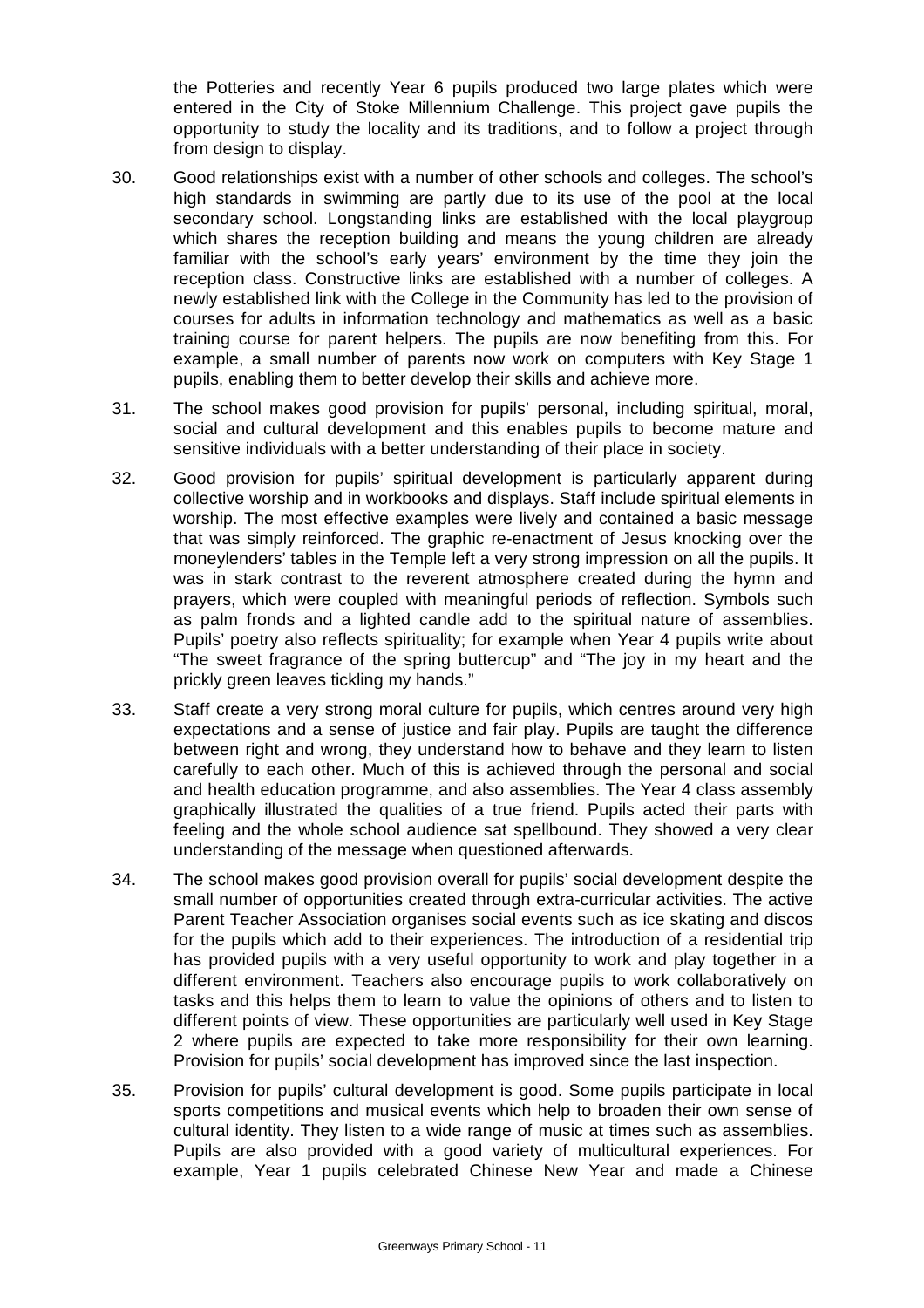Dragon. Pupils in Year 3 were able to experience Afro-Caribbean rap music during a poetry lesson. The same pupils presented a "Dance Around the World" theme during their class assembly, which helped the whole school to appreciate the diversity of music and celebration around the world.

# **HOW WELL DOES THE SCHOOL CARE FOR ITS PUPILS?**

- 36. The school takes very good care of its pupils and this is one of its strengths. The headteacher and staff know individual pupils very well and there are very good systems in place to ensure their health, safety and well being.
- 37. There are secure procedures in place to ensure child protection arrangements are effective. The headteacher is designated responsible for child protection and he is very conscientious in his duty of care. The school works closely with outside agencies when necessary and staff have a clear understanding of the procedures to follow.
- 38. Arrangements for the general pastoral care of pupils are very good. Lunchtime supervisors are well briefed and they form good relationships with pupils. They manage pupils' behaviour through the same systems used by the teachers and the whole school community works very well together. Particular care is taken over the supervision of pupils moving to and from the dining hall. Staff help pupils to cross the road and pupils are well aware that they must wait for an adult to say when they may cross.
- 39. Effective procedures are in place to promote good attendance. Pupils are regularly encouraged to be punctual. Pupils enjoy coming to Greenways School and this is reflected in the above average attendance figures the school achieves. Good procedures support and promote appropriate standards of behaviour throughout the school. This ensures pupils waste little time during the school day. There is no oppressive behaviour and pupils seem particularly sensitive to the needs of their friends. The school promotes an ethos of mutual understanding and acceptance which ensures a calm and orderly community.
- 40. There are weaknesses in the school's procedures for assessing pupils' attainment and progress. Some teachers and subject co-ordinators have begun to put in place good assessment initiatives but there has been no attempt to pull the best elements together into a system across the school. Whilst teachers often make satisfactory use of assessment information to guide the work they plan, procedures again are not uniform. Although some teachers work very hard to check pupils' learning and to adjust their teaching and planning accordingly, others are still struggling to create a suitable system. The sharing of information between teachers is also weak. There is good practice in some classes and subjects but not in all.
- 41. Systems to track pupils' achievement over time also suffer from the same weakness. Some teachers monitor pupils' longer term progress well - in Years 4,5 and 6, for example. However, teachers in Key Stage 1 have generated a large amount of information on pupils' performance but it is not proving as useful as in Key Stage 2.
- 42. Pupils with special educational needs are well supported by the special educational needs co-ordinator and teachers make good use of individual education plans which apply to pupils in their class. The additional adult support provided for these pupils is extremely effective and good records are kept of the progress they make.
- 43. The school provides good levels of support and advice for its pupils which help to promote their personal development. Pupils are offered many opportunities to act as good ambassadors for the school and their local community.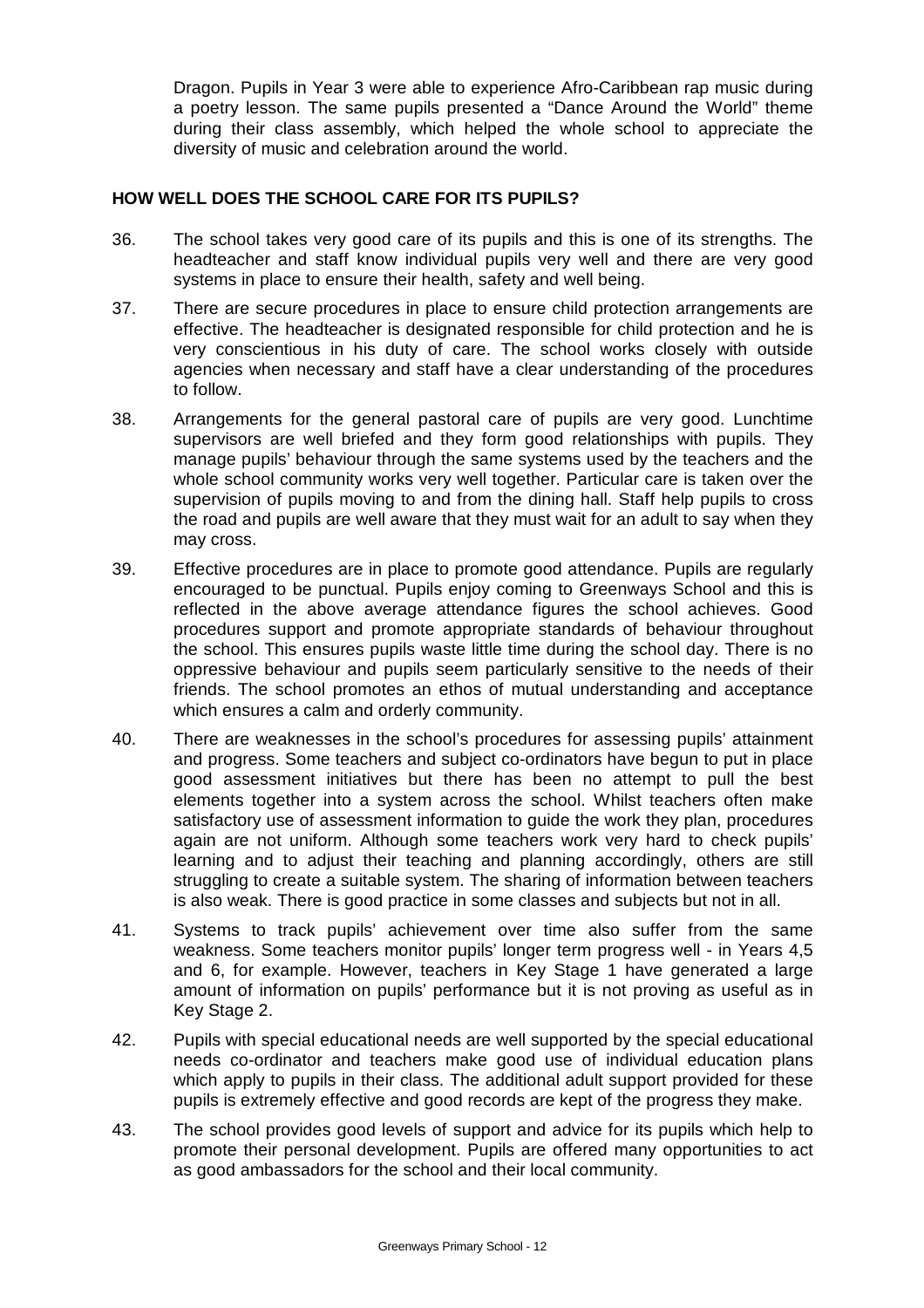44. Parents are very happy with the care given to their children and feel the school is very supportive of any problems they have. Standards are similar to those reported at the last inspection.

# **HOW WELL DOES THE SCHOOL WORK IN PARTNERSHIP WITH PARENTS?**

- 45. Parents and carers have very positive views of the school. They are happy with what the school achieves and recognise the good work of the staff. However, parents do express a very wide range of views, which at times makes it difficult for the school to meet them all. A significant minority of parents have particular concerns over homework, the levels of information they are given about their children's attainment, how well the school works with parents and the range of extra-curricular activities on offer.
- 46. Whilst the school's links with parents are satisfactory there are weaknesses. The headteacher works hard to make the school an open community where parents will come and share their views. However at times good opportunities are missed to further extend this; for example by inviting in parents when pupils in each class perform assembly. The school listens to parents' concerns, canvasses their opinions and tries hard to accommodate as many of these opinions as possible. Sometimes, it does not communicate clearly enough with parents. A good example of this is the school's approach to homework. Although it has a policy on how much homework will be given and how often, some parents are still unsure and the statement in the prospectus in not clear. Classes do not always follow the system. The teacher in Year 2 recently sent out a detailed letter concerning spelling homework to parents of children in her class but similar letters were not sent for other classes. This created uncertainty.
- 47. The quality of information provided for parents is satisfactory overall but there are some aspects which could be better. Information provided about everyday events is good. However, the school prospectus does little to convey the lively and stimulating nature of the school to the reader. Similarly, the governors' annual report to parents conveys little of the wealth of interesting activities the pupils experience during the course of the year. The quality of the annual written report parents receive on their child's progress is usually good. Most reports contain detailed, evaluative comments about each pupil's progress. Pupils contribute with self-review statements and set themselves targets for future achievement. The level of curriculum information the school provides for parents is low and does not help them very much in supporting their children's learning at home.
- 48. Parents make a satisfactory contribution to the work of the school and to their children's learning. A small number help regularly in school. More parents offer support for specific projects such as making 'Story Sacks' in reception, where a group of twelve parents worked very hard to complete these useful homework packs. Parents respond regularly by completing reading record books but the school does not provide sufficient guidance for them on what to look for or comment on. A reading course for parents is planned for next term. Useful mathematical guidance for parents of Key Stage 1 pupils has helped them to understand what their children need to focus on next.
- 49. Parents are active fundraisers on behalf of the school and are keen to support any initiatives to improve school resources. Parents of children with special educational needs are closely involved with their children's learning. They attend meeting with the class teacher and the co-ordinator for special needs and are fully consulted about the support their children receive.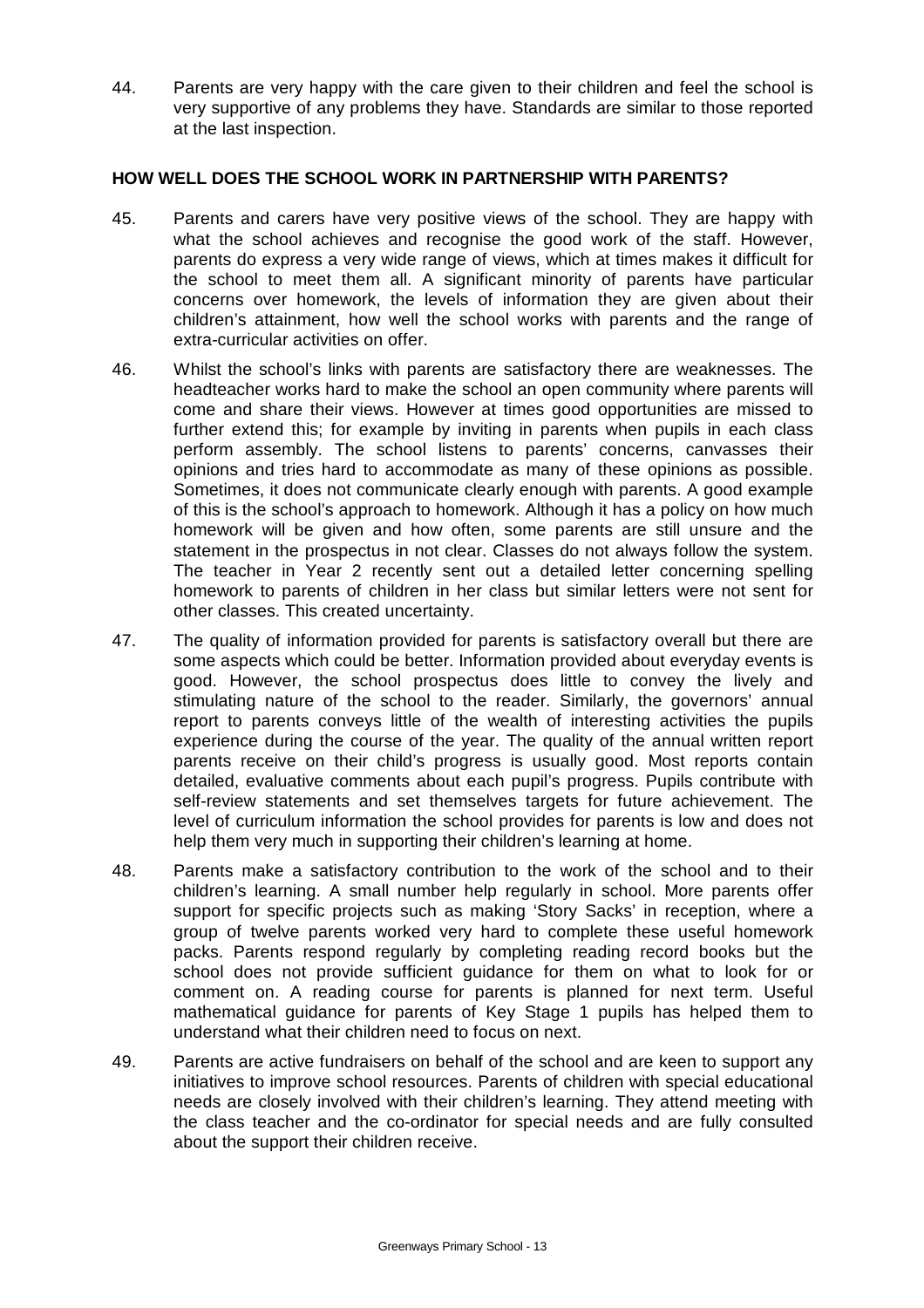50. The partnership the school maintains with parents is broadly similar to that reported at the last inspection.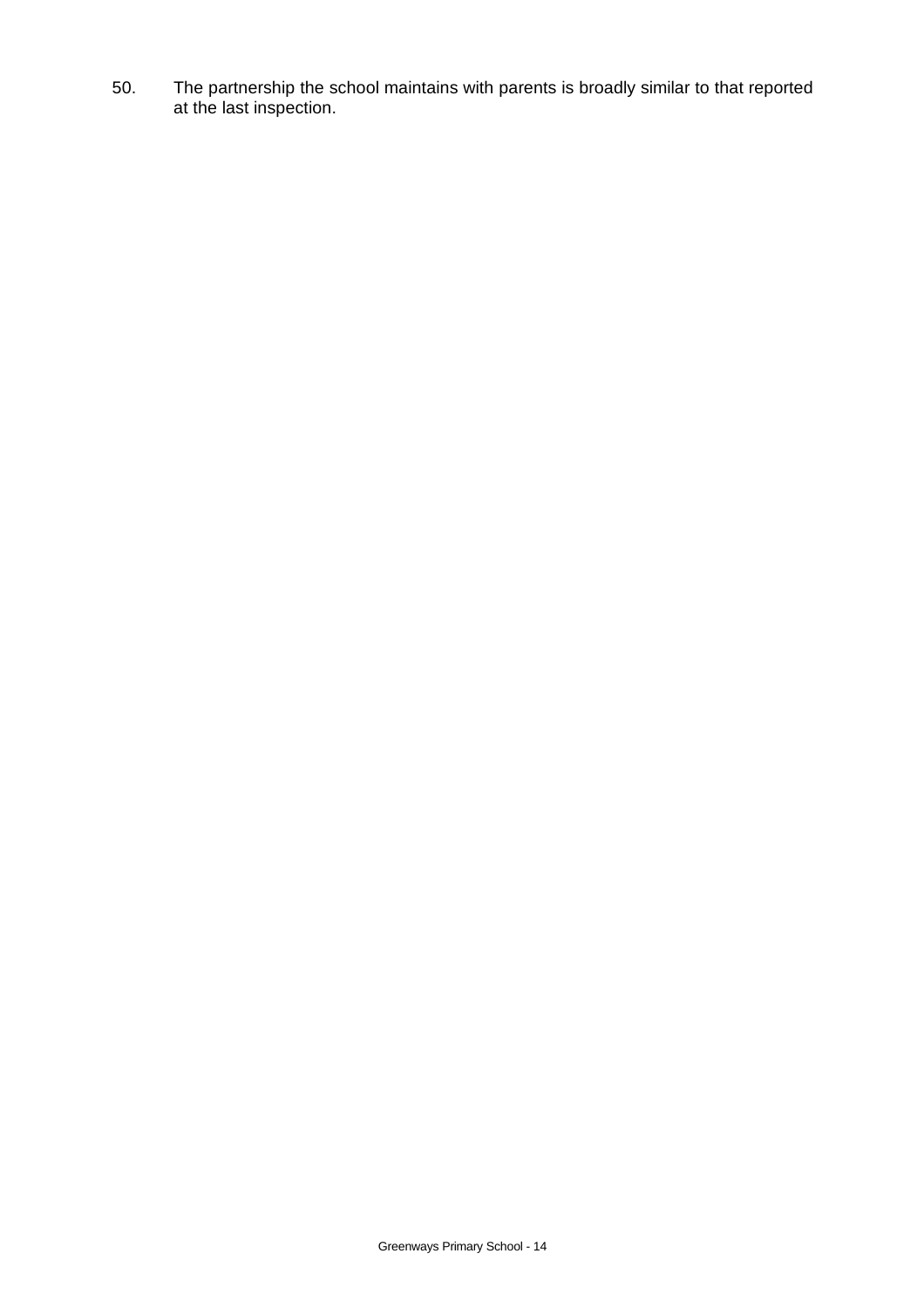# **HOW WELL IS THE SCHOOL LED AND MANAGED?**

- 51. The headteacher provides very strong leadership and management. At the time of the previous inspection, when the headteacher had only just taken over, management was not judged to be making much difference to standards or the quality of provision. Since then, he has maintained a very clear picture of what the school should be like and brought about many changes to move it towards this goal. At that time, more than a quarter of teaching was unsatisfactory, staff were committed but not helped to work together and co-ordinators had little influence on their subjects. It is a much better school now because standards are higher by the time pupils' leave and also because the quality of the education pupils receive is improved.
- 52. In particular the school has become more outward looking and it is expecting more from pupils. For example, it has benefited from being part of the city's initial project to help schools with self-evaluation, which has led to the school having a good understanding of what it needs to do next to improve. Teaching is better, partly because staff have become involved in groups and training with teachers from other schools. They undertake a lot of training and have not been afraid to put their work under the microscope. They have been observed teaching literacy and numeracy by the headteacher and local authority advisers, and have discussed how they can make teaching better. Teachers also challenge older pupils more to achieve high standards whilst reorganisation of special needs provision has improved the deal for these pupils*.* Pupils personal development is much better because they are encouraged to take part in events such as the school's own residential trip and this helps them become better learners.
- 53. Teachers play a bigger part in managing their subjects than before. The teachers responsible for leading change in literacy and numeracy have been successful in implementing the new national arrangements. Through activities such as looking at pupils work in all classes they have begun to build up a useful picture of where the best achievement is and what is not working so well, though it is early days yet. Staff work together well as a team in sharing these findings and in putting more emphasis in their lessons on the weaker aspects. The school collects a lot of information on pupils' performance, through, for example, analysing test results. This is also used to identify weaknesses in particular parts of subjects, which are then tackled. The information is not yet used as fully as it might be to set targets for individuals or particular groups of children.
- 54. The governing body is not effective in exercising all aspects of its management role. Whilst it fulfils its statutory duties sufficiently well and has some understanding of the how well the school is performing, it lacks a corporate approach to helping to move the school forward. For example, whilst it receives a great deal of detailed and useful information from the headteacher, it does not contribute sufficiently to forming the annual development plan. Neither does it follow through sufficiently the developments to find out whether the changes have worked and what difference they have made.
- 55. The school uses its financial and other resources well. It plans ahead successfully to account for variations in budget and expenditure; for example, in the light of any projected changes in staff and pupil numbers. Spending is closely linked to the priorities in the school development plan and grants to the school for specific purposes are appropriately used. The school pays good attention to the principles of best value; for example it compares its results to those of similar schools to see how well it is doing.
- 56. The school has a sufficient but not generous number of teachers and support staff. The nursery nurse makes a highly valuable contribution to pupils' learning and is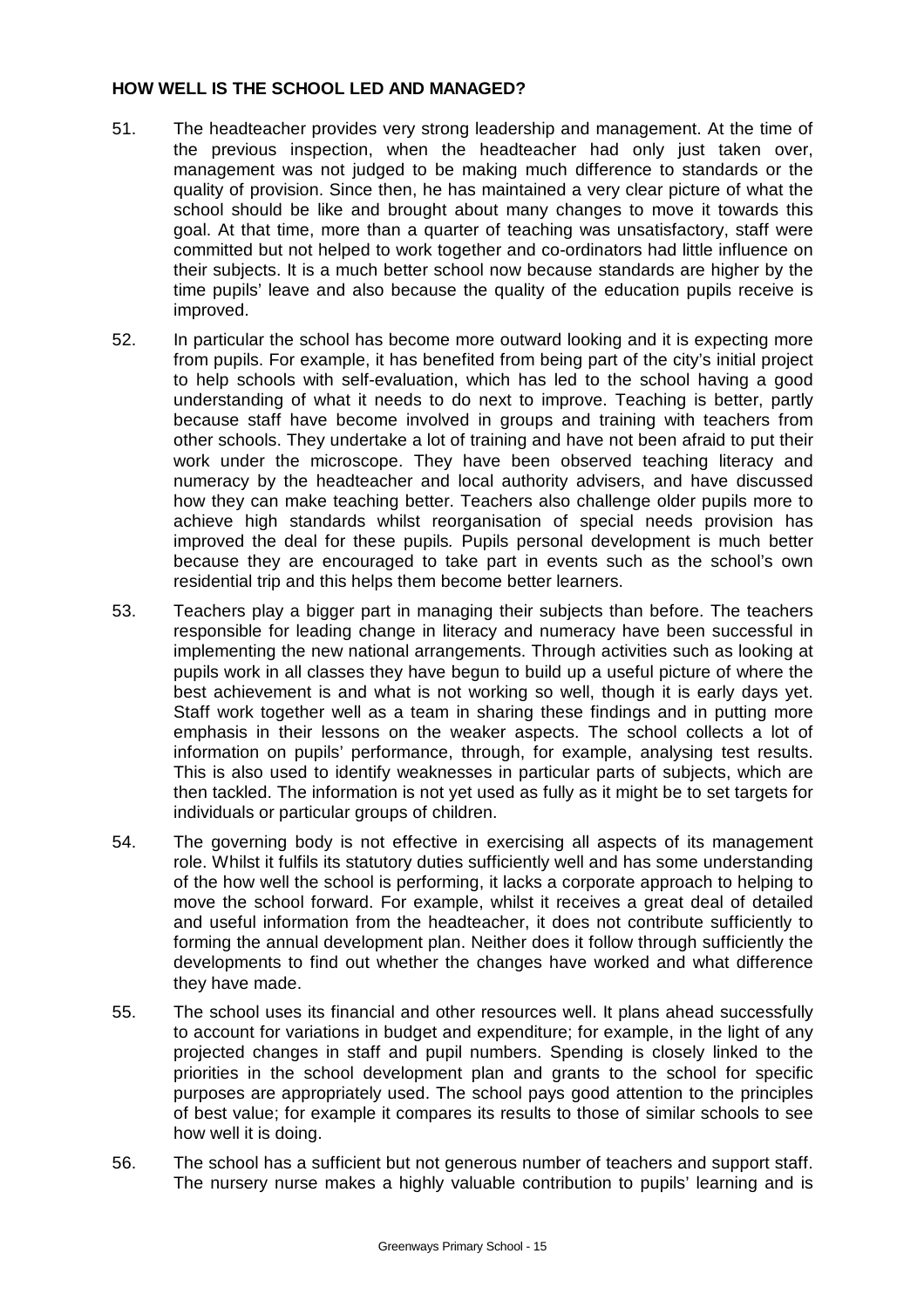particularly effective at ensuring that pupils with special needs are fully involved in class activities. There is a good blend of more and less experienced teachers across the school and the newly qualified teacher is appropriately supported by the deputy headteacher. There is valuable specialist teaching. In music this is bought in from outside whilst in other subjects such as science and physical education it is achieved by teachers changing classes. Whilst there have been a number of changes of teacher in the reception class, the harmful effects of so many changes have been reduced by the high quality of the teaching by the individual teachers concerned.

- 57. The accommodation is adequate and there have been improvements since the previous inspection. Classrooms are generous in size but there is little space elsewhere. The provision of lighter tables in classrooms allows the furniture to be rearranged more easily and this is a noticeable benefit in supporting collaborative group work.
- 58. The school's learning resources are sufficient in quantity and adequate in quality. The amount of practical resources for subjects such as science and mathematics is better than at the time of the last inspection though there is still no adequate large play equipment for pupils under five. Whilst there is now sufficient literature to develop pupils reading at Key Stage 2 there is still too little high quality fiction for the more advanced readers and some gaps in computer software for research.

# **WHAT SHOULD THE SCHOOL DO TO IMPROVE FURTHER?**

- 59. Whilst the school has many strong features, there is some underachievement in Key Stage 1. There is too little variety offered in the curriculum to pupils under 5. Although there is some good practice in the way teachers assess pupils' achievement, this is not always the case. The school's links with parents are not as strong as they might be nor is the involvement of governors in school development. Through their action plan the headteacher, staff and governors should therefore
	- (1) Further raise pupils' achievement in Key Stage 1 by
		- **EXEDENT Managing and supporting pupils better in class to keep them fully on** task
		- **Expecting more of pupils to sustain their concentration and work quietly** when required
		- ß Planning tasks which interest pupils and more consistently challenge higher achievers.

Paragraphs: 2, 6, 9, 17, 79, 81, 87, 93, 105

- (2) Provide a wider range of learning opportunities for pupils under 5 in knowledge and understanding of the world, creative and physical activities. Paragraphs: 1, 26, 60, 68, 70, 71
- (3) Develop whole school procedures for assessing and recording pupils' achievements, building on the individual good practice already in place in some subjects and classes.

Paragraphs: 5, 40, 41, 53, 91, 95, 101, 119, 135

- (4) Improve the effectiveness of the governing body by increasing their involvement in
	- ß Setting direction for the school and establishing its priorities
	- ß Producing the school development plan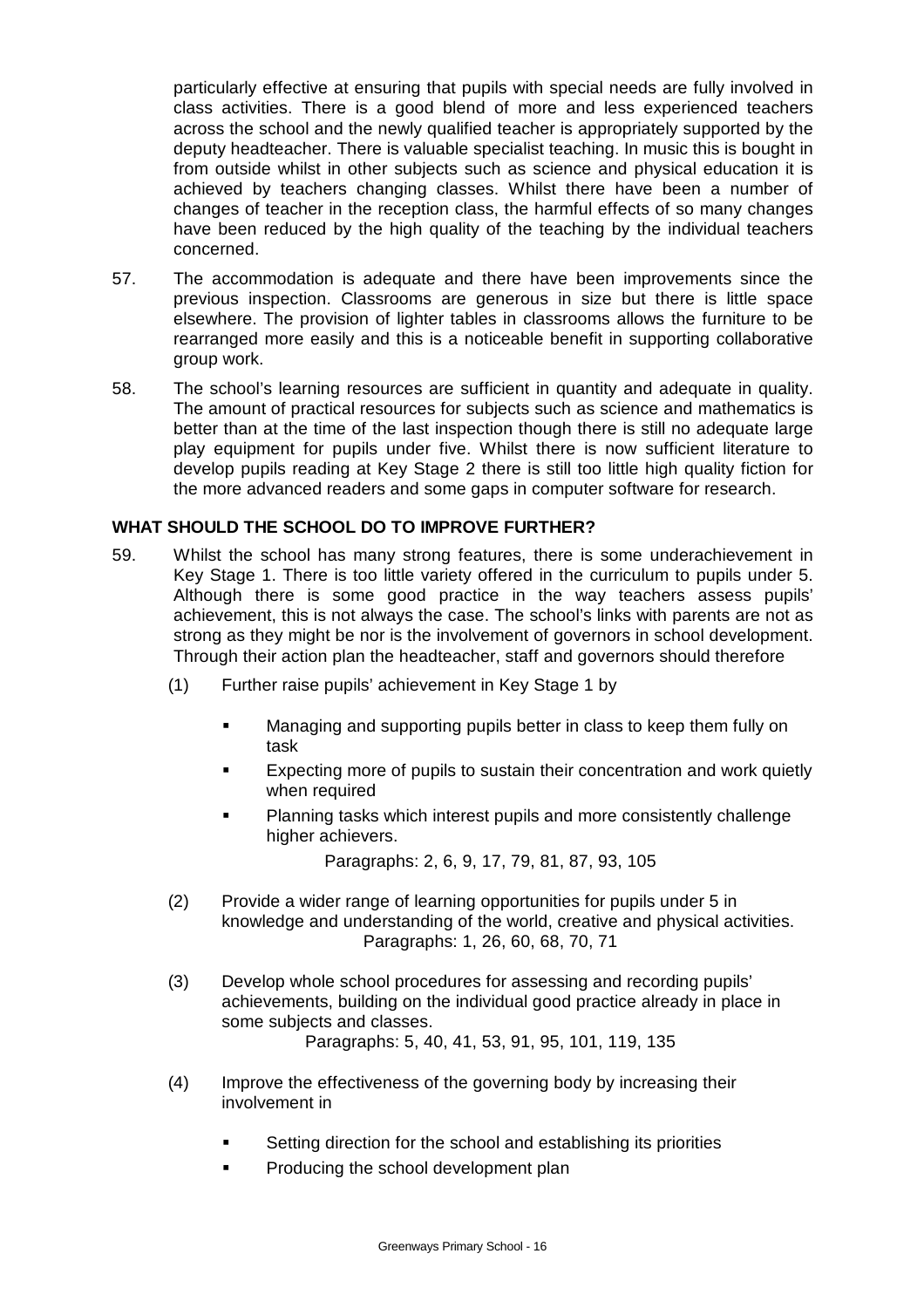• Checking what difference its implementation makes to standards or the quality of provision.

# Paragraph: 54

- (5) Encourage parents to participate more and better inform them about the life of the school by
	- a. Communicating more clearly with them over matters such as homework and other school policies and expectations
	- b. Improving the school brochure
	- c. Giving parents more information about the curriculum and how best to support their children's learning
	- d. Establishing a wider variety of ways and more opportunities for parents to be involved in the daily life of the school.

Paragraphs: 45, 46, 47, 77

*The school has itself identified weaknesses 2, 3 and 4 as priorities for development.*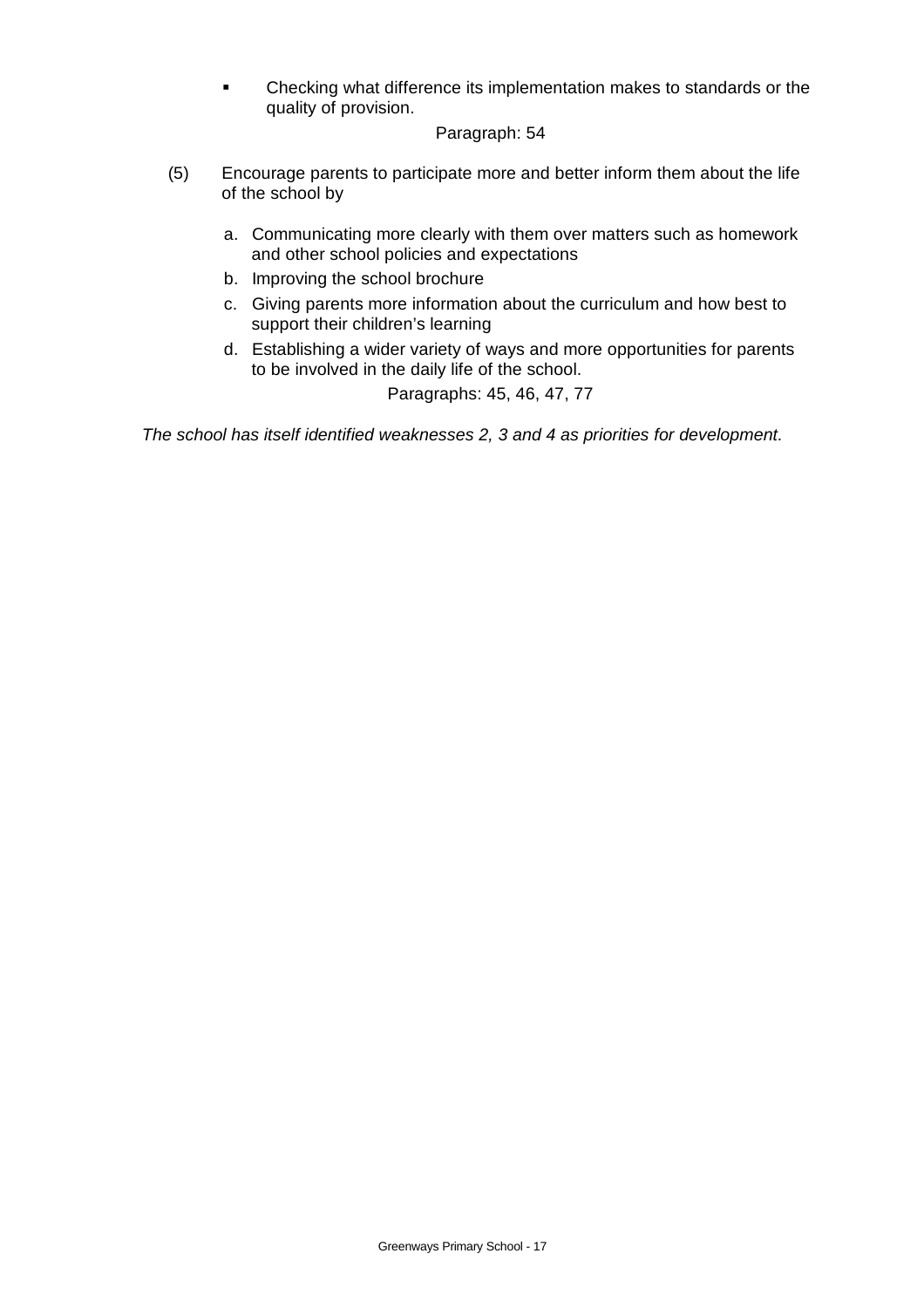# **PART C: SCHOOL DATA AND INDICATORS**

# *Summary of the sources of evidence for the inspection*

### Number of lessons observed **48** and the set of the set of the set of the set of the set of the set of the set of the set of the set of the set of the set of the set of the set of the set of the set of the set of the set of

Number of discussions with staff, governors, other adults and pupils **TBA** TBA

# *Summary of teaching observed during the inspection*

| Excellent | Very good | Good | Satisfactory  | Unsatisfactory | Poor | Very Poor |
|-----------|-----------|------|---------------|----------------|------|-----------|
|           | ָ<br>ں ו  | 49   | $\sim$<br>ັບ∠ |                |      |           |

*The table gives the percentage of teaching observed in each of the seven categories used to make judgements about lessons.*

# *Information about the school's pupils*

| Pupils on the school's roll                                                  | $YR - Y6$    |
|------------------------------------------------------------------------------|--------------|
| Number of pupils on the school's roll (FTE for part-time pupils)             | 187          |
| Number of full-time pupils eligible for free school meals                    | 11           |
| Special educational needs                                                    | $YR - Y6$    |
| Number of pupils with statements of special educational needs                | 2            |
| Number of pupils on the school's special educational needs register          | 12           |
| English as an additional language                                            | No of pupils |
| Number of pupils with English as an additional language                      | 0            |
| Pupil mobility in the last school year                                       | No of pupils |
| Pupils who joined the school other than at the usual time of first admission | 9            |
| Pupils who left the school other than at the usual time of leaving           | 6            |

### *Attendance*

### **Authorised absence Unauthorised absence**

|                           | %   |                           | %   |
|---------------------------|-----|---------------------------|-----|
| School data               | 4.6 | School data               | 0.0 |
| National comparative data | 5.4 | National comparative data | 0.5 |

*Both tables give the percentage of half days (sessions) missed through absence for the latest complete reporting year.*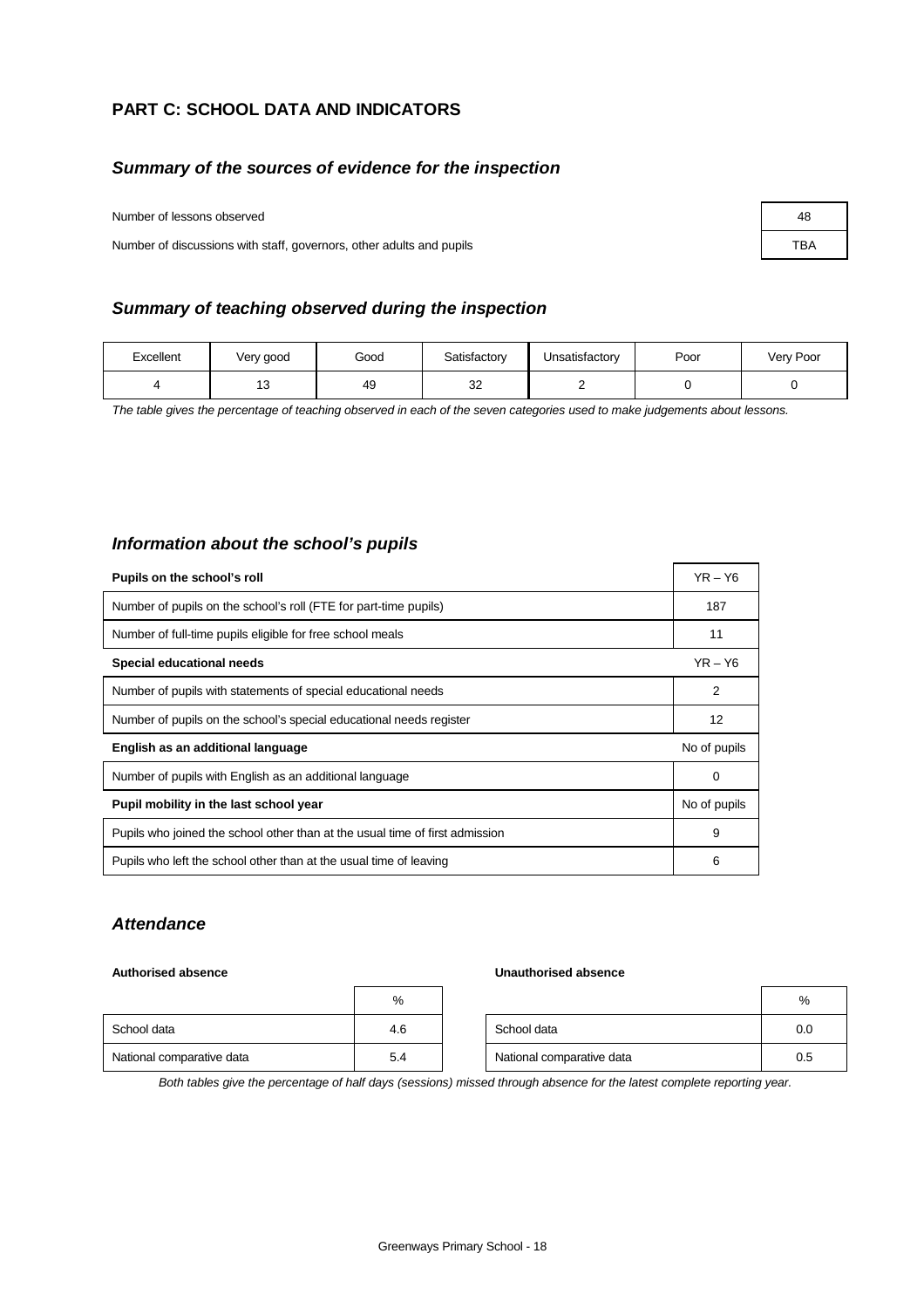# *Attainment at the end of Key Stage 1*

|                                                                                        |             |    | Year | <b>Boys</b> | Girls | Total              |
|----------------------------------------------------------------------------------------|-------------|----|------|-------------|-------|--------------------|
| Number of registered pupils in final year of Key Stage 1 for the latest reporting year |             |    |      | 21          | 4     | 25                 |
| <b>National Curriculum Test/Task Results</b><br>Reading                                |             |    |      | Writing     |       | <b>Mathematics</b> |
|                                                                                        | <b>Boys</b> | 19 | 19   |             | 20    |                    |
| Numbers of pupils at NC level 2<br>and above                                           | Girls       | 4  | 4    |             | 4     |                    |
|                                                                                        | Total       | 23 |      | 23          |       | 24                 |
| Percentage of pupils                                                                   | School      | 92 | 92   |             |       | 96                 |
| at NC level 2 or above                                                                 | National    | 82 |      | 83          | 87    |                    |

| <b>Teachers' Assessments</b>                 |             | <b>English</b> | <b>Mathematics</b> | <b>Science</b> |
|----------------------------------------------|-------------|----------------|--------------------|----------------|
|                                              | <b>Boys</b> | 19             | 20                 | 19             |
| Numbers of pupils at NC level 2<br>and above | Girls       | ⌒              |                    | 3              |
|                                              | Total       | 21             | 24                 | 22             |
| Percentage of pupils                         | School      | 84             | 96                 | 88             |
| at NC level 2 or above                       | National    | 82             | 86                 | 87             |

# *Attainment at the end of Key Stage 2*

|                                                                                        | Year        | <b>Boys</b>        | Girls   | Total          |    |         |
|----------------------------------------------------------------------------------------|-------------|--------------------|---------|----------------|----|---------|
| Number of registered pupils in final year of Key Stage 2 for the latest reporting year | 1999        | 9                  | 16      | 25             |    |         |
| <b>National Curriculum Test/Task Results</b>                                           |             | <b>Mathematics</b> |         | <b>Science</b> |    |         |
|                                                                                        | <b>Boys</b> |                    | 8       |                |    |         |
| Numbers of pupils at NC level 4<br>and above                                           | Girls       | 15                 | 13      |                | 15 |         |
|                                                                                        | Total       | 22                 | 21      |                | 23 |         |
| Percentage of pupils                                                                   | School      | 88 (80)            | 84 (60) |                |    | 92(73)  |
| at NC level 4 or above                                                                 | National    | 70(65)             |         | 69(59)         |    | 78(69]) |

| <b>Teachers' Assessments</b>                 |             | English | <b>Mathematics</b> | <b>Science</b> |
|----------------------------------------------|-------------|---------|--------------------|----------------|
|                                              | <b>Boys</b> | 6       | 8                  | 6              |
| Numbers of pupils at NC level 4<br>and above | Girls       | 12      | 13                 | 15             |
|                                              | Total       | 18      | 21                 | 23             |
| Percentage of pupils                         | School      | 72 (67) | 84 (67)            | 92(67)         |
| at NC level 4 or above                       | National    | 68 (65) | 69(65)             | 75 (72)        |

*Percentages in brackets refer to the year before the latest reporting year.*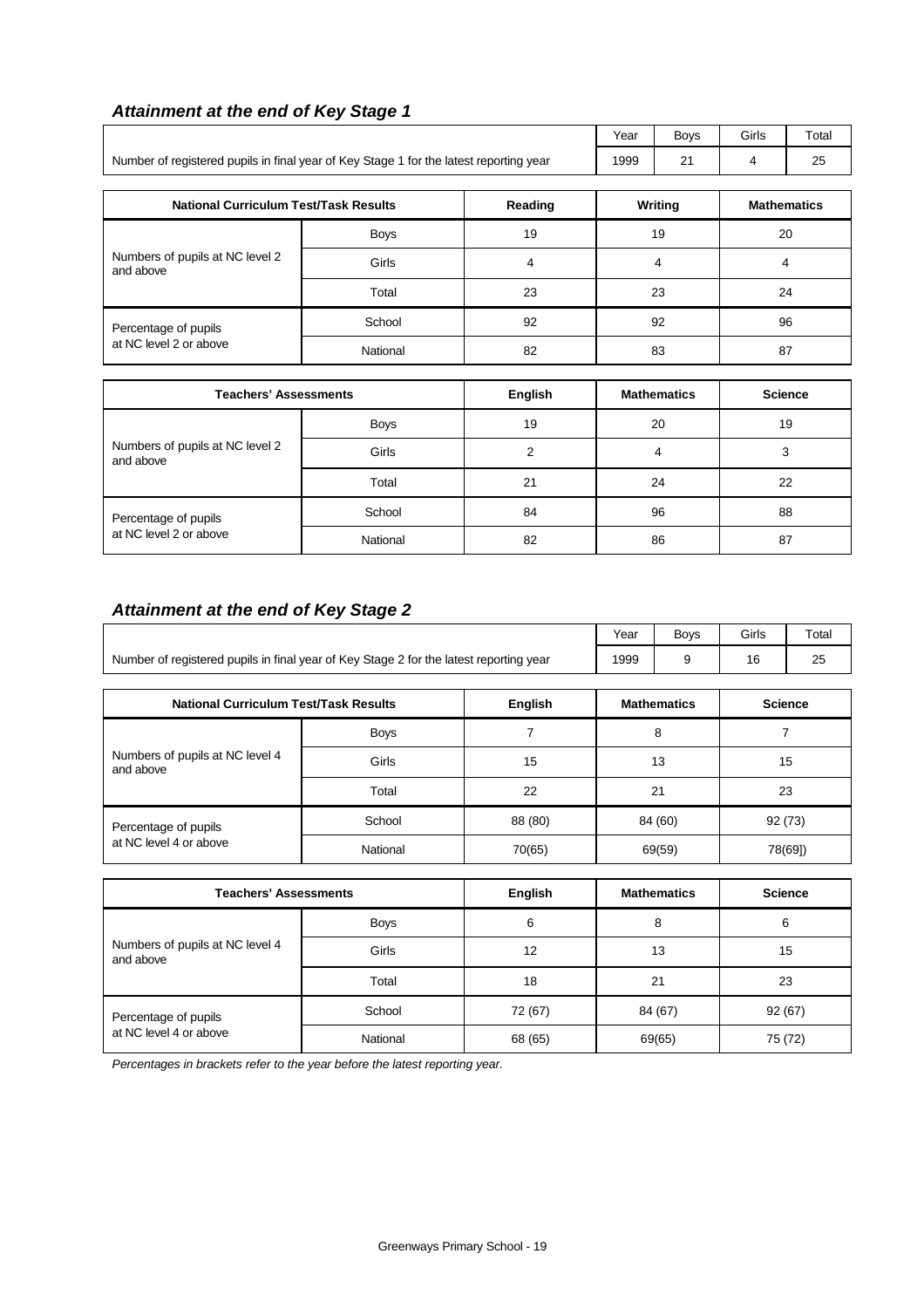|                                 | No of pupils |                              | Fixed period | Perma    |
|---------------------------------|--------------|------------------------------|--------------|----------|
| Black - Caribbean heritage      | 0            | Black - Caribbean heritage   | 0            | $\Omega$ |
| Black - African heritage        | $\Omega$     | Black - African heritage     | 0            | 0        |
| $Black - other$                 | $\Omega$     | $Black - other$              | 0            | 0        |
| Indian                          | $\Omega$     | Indian                       | 0            | $\Omega$ |
| Pakistani                       | 0            | Pakistani                    | $\Omega$     | $\Omega$ |
| Bangladeshi                     | 0            | Bangladeshi                  | $\Omega$     | $\Omega$ |
| Chinese                         | 0            | Chinese                      | 0            | $\Omega$ |
| White                           | 100          | White                        | 0            | $\Omega$ |
| Any other minority ethnic group | $\Omega$     | Other minority ethnic groups |              | $\Omega$ |

*This table refers to pupils of compulsory school age only. This table gives the number of exclusions of pupils of*

### **Qualified teachers and classes: YR– Y6**

| Total number of qualified teachers (FTE) | 8.5  | Financial year | 1998- |
|------------------------------------------|------|----------------|-------|
| Number of pupils per qualified teacher   | 22   |                |       |
| Average class size                       | 26.7 |                | £     |

### **Education support staff: YR - Y6**

| Total number of education support staff |    |
|-----------------------------------------|----|
| Total aggregate hours worked per week   | 20 |

# *Ethnic background of pupils Exclusions in the last school year*

| No of pupils |                              | Fixed period | Permanent |
|--------------|------------------------------|--------------|-----------|
| 0            | Black - Caribbean heritage   | ∩            | 0         |
| O            | Black - African heritage     | $\Omega$     | 0         |
| $\Omega$     | $Black - other$              | $\Omega$     | 0         |
| U            | Indian                       | $\Omega$     | 0         |
| 0            | Pakistani                    | ∩            | 0         |
| 0            | Bangladeshi                  | $\Omega$     | 0         |
| $\Omega$     | Chinese                      | $\Omega$     | 0         |
| 100          | White                        | $\Omega$     | 0         |
|              | Other minority ethnic groups |              | 0         |

*compulsory school age, which may be different from the number of pupils excluded.*

# *Teachers and classes Financial information*

| <br>(FTE<br>Total number of qualified teachers ( | ∪.⊾ | Financial vear | -1999<br>$998 -$ |
|--------------------------------------------------|-----|----------------|------------------|
|                                                  |     |                |                  |

| Average class size                      | 26.7 |                                            | £       |
|-----------------------------------------|------|--------------------------------------------|---------|
|                                         |      | Total income                               | 267,525 |
| Education support staff: YR – Y6        |      | Total expenditure                          | 259,057 |
| Total number of education support staff |      | Expenditure per pupil                      | 1424    |
| Total aggregate hours worked per week   | 20   | Balance brought forward from previous year | 18,356  |
|                                         |      | Balance carried forward to next year       | 26,824  |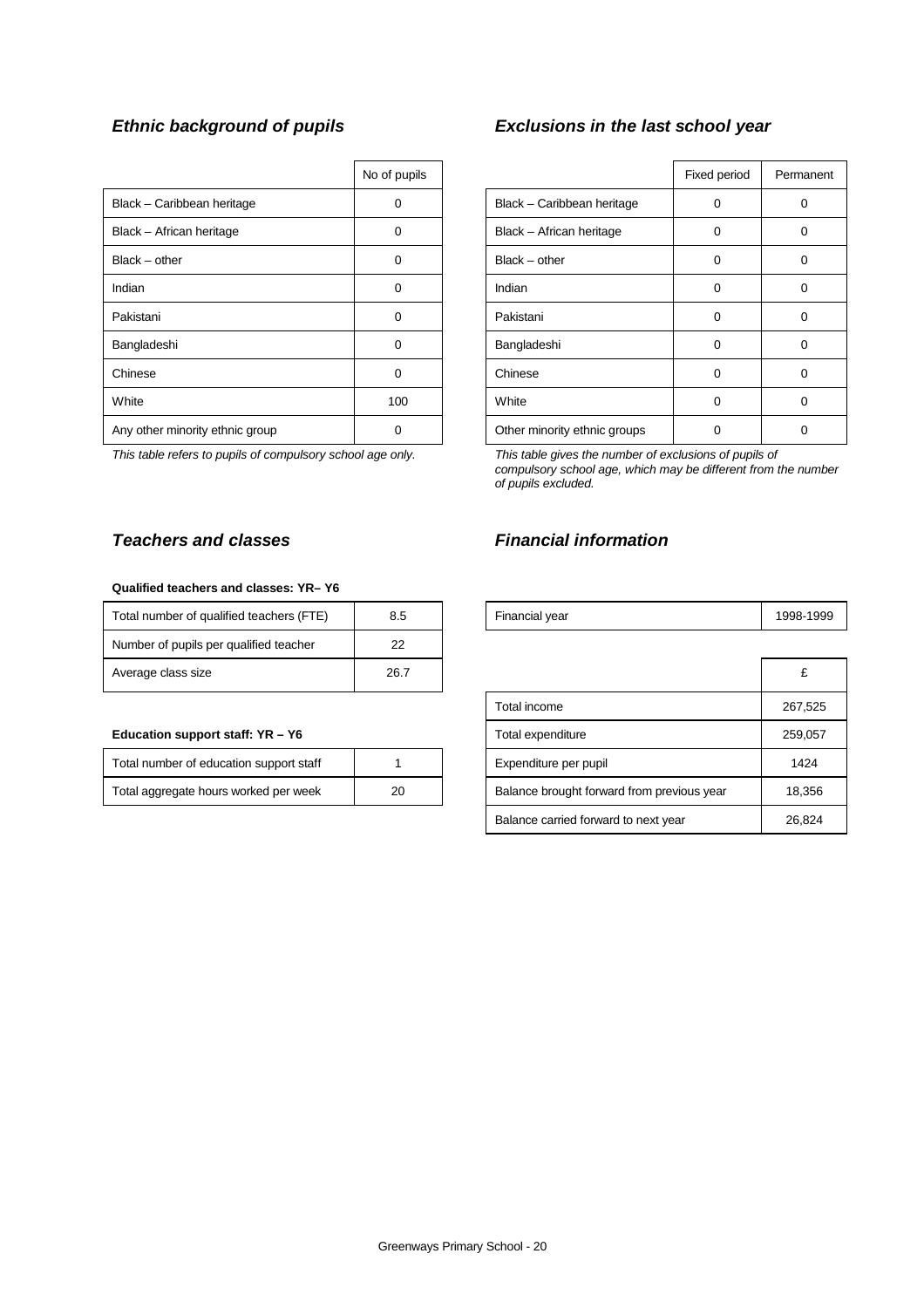# *Results of the survey of parents and carers*

### **Questionnaire return rate**

Number of questionnaires sent out | 182

Number of questionnaires returned | 109

# **Percentage of responses in each category**

|                                                                                       | Strongly<br>agree | Tend to<br>agree | Tend to<br>disagree | Strongly<br>disagree | Don't<br>know |
|---------------------------------------------------------------------------------------|-------------------|------------------|---------------------|----------------------|---------------|
| My child likes school.                                                                | 61                | 35               | 4                   | 1                    | $\Omega$      |
| My child is making good progress in school.                                           | 48                | 46               | 5                   | 2                    | 0             |
| Behaviour in the school is good.                                                      | 47                | 51               | 1                   | $\Omega$             | 1             |
| My child gets the right amount of work to do at<br>home.                              | 26                | 50               | 15                  | 3                    | 6             |
| The teaching is good.                                                                 | 57                | 35               | 1                   | 1                    | 6             |
| I am kept well informed about how my child is<br>getting on.                          | 28                | 44               | 23                  | 5                    | $\Omega$      |
| I would feel comfortable about approaching the<br>school with questions or a problem. | 63                | 29               | 5                   | 1                    | 1             |
| The school expects my child to work hard and<br>achieve his or her best.              | 58                | 37               | 4                   | 1                    | 1             |
| The school works closely with parents.                                                | 28                | 45               | 22                  | 2                    | 4             |
| The school is well led and managed.                                                   | 32                | 56               | 8                   | 2                    | 2             |
| The school is helping my child become mature<br>and responsible.                      | 48                | 47               | 3                   | $\mathbf 0$          | 3             |
| The school provides an interesting range of<br>activities outside lessons.            | 14                | 38               | 27                  | 12                   | 10            |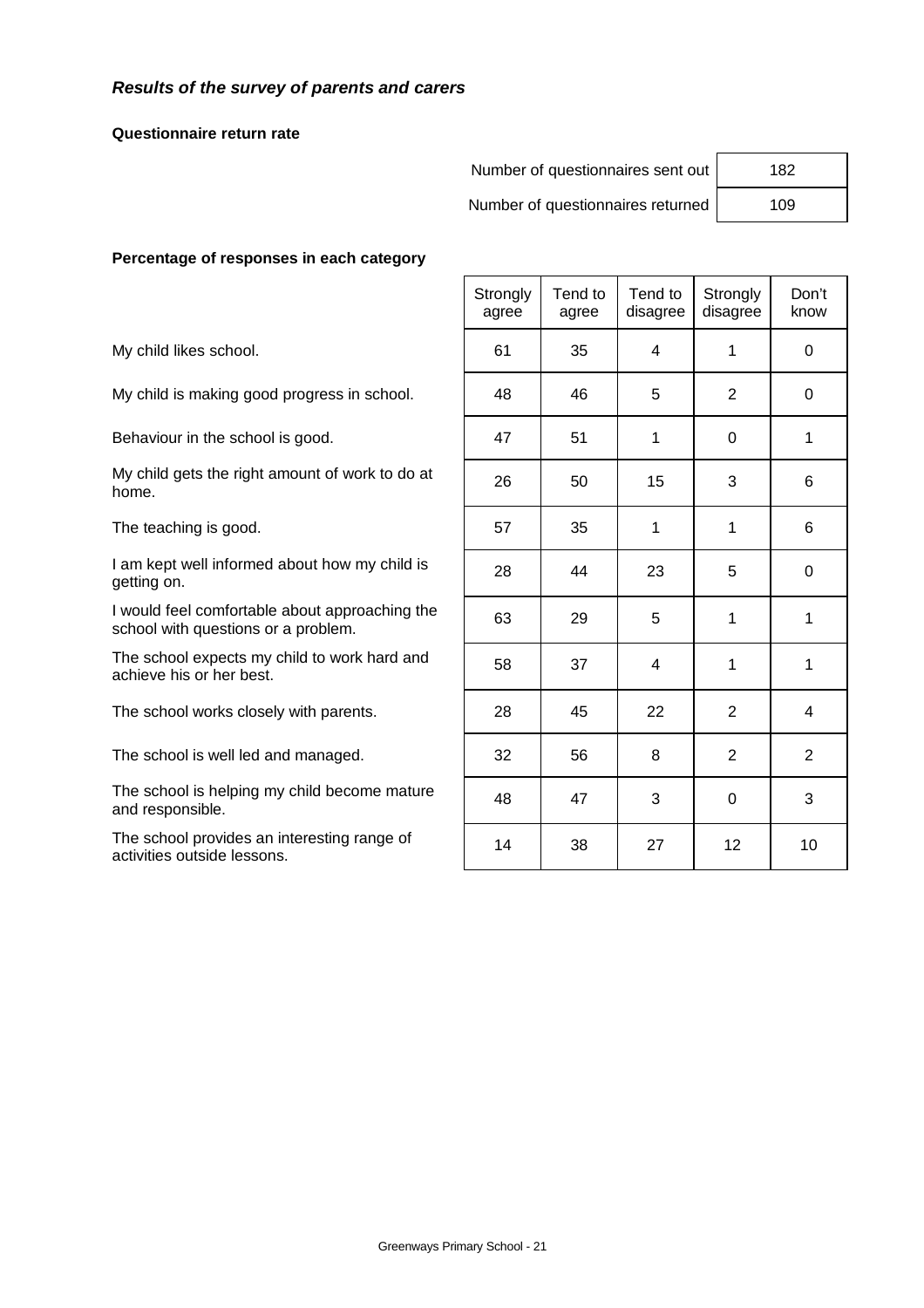# **PART D: THE STANDARDS AND QUALITY OF TEACHING IN AREAS OF THE CURRICULUM, SUBJECTS AND COURSES**

# **AREAS OF LEARNING FOR CHILDREN IN THE FOUNDATION STAGE**

- 60. The overall attainment of pupils under five is good, as it was at the time of the previous inspection. Although children come into reception with a wide range of attainment their overall level of ability is above average. They all make good progress in the key areas of language and literacy, mathematics, and personal and social development, where there is a challenging and relevant curriculum in place. Progress in the other areas of learning, creative and physical development, and knowledge and understanding of the world, is satisfactory. These areas are not as strongly established, largely because the early years curriculum is not planned in a way that gives sufficient emphasis to all areas of learning. The main factor in the children's good rate of progress in the key areas is the good teaching they receive from the supply teacher, working in effective partnership with the nursery nurse.
- 61. At the time of the inspection, all the reception children were working on the early stages of the National Curriculum in English and mathematics. Although some are still under 5, they cope well with this approach because their basic skills and levels of concentration are sufficiently good.

# **Personal and social development.**

- 62. This area of learning is given a high priority and children's attainment is likely to exceed the expected level by the time they are 5. Pupils are very co-operative in their work, helping each other if any difficulties arise and sharing their materials and equipment in a very mature way. Their awareness of classroom rules and routines is very good and they respond well to the many prompts, such as reminders to say 'please and thank you' and to put up their hand if they wish to make a contribution to the lesson. Children's confidence to relate to their peers is effectively promoted when, for example, each child brings in an article of importance to talk about with their friends. Children ask questions about the article, and in answering these they develop skills of listening and communicating.
- 63. Teaching in this area is very good and a particular strength is the way in which opportunities are constantly sought to raise children's self esteem. For example, the teacher always values children's answers, even if they may not be what was wanted, saying things such as 'That was a good try, can anyone else help her out on this?' On one occasion, a child's friend was invited to 'Whisper some help in his ear'. This supportive teaching encourages children to respond eagerly without fear of getting things wrong. The children showed how aware they are of the needs of others when their teacher lost her voice and they worked extra quietly and independently.

# **Language and literacy.**

- 64. Most children are well on course to exceed the level expected by the time they are five. Many are able to write their own simple sentences and are beginning to develop early reading skills. All are able to have a good attempt at writing their own name and most can write the majority of letter accurately. They have plenty of opportunity to enjoy their favourite storybooks in the reading corner and they handle them carefully and sensibly. Children have begun to contribute their own writings to class books such as 'Our Amazing Adventures', in which they write imaginative ideas like 'I saw a lion on Saturday.'
- 65. Children are given many opportunities to speak and listen, which builds their confidence to use new vocabulary and to express themselves in front of others. This is a particularly good aspect of the teaching in that pupils are successfully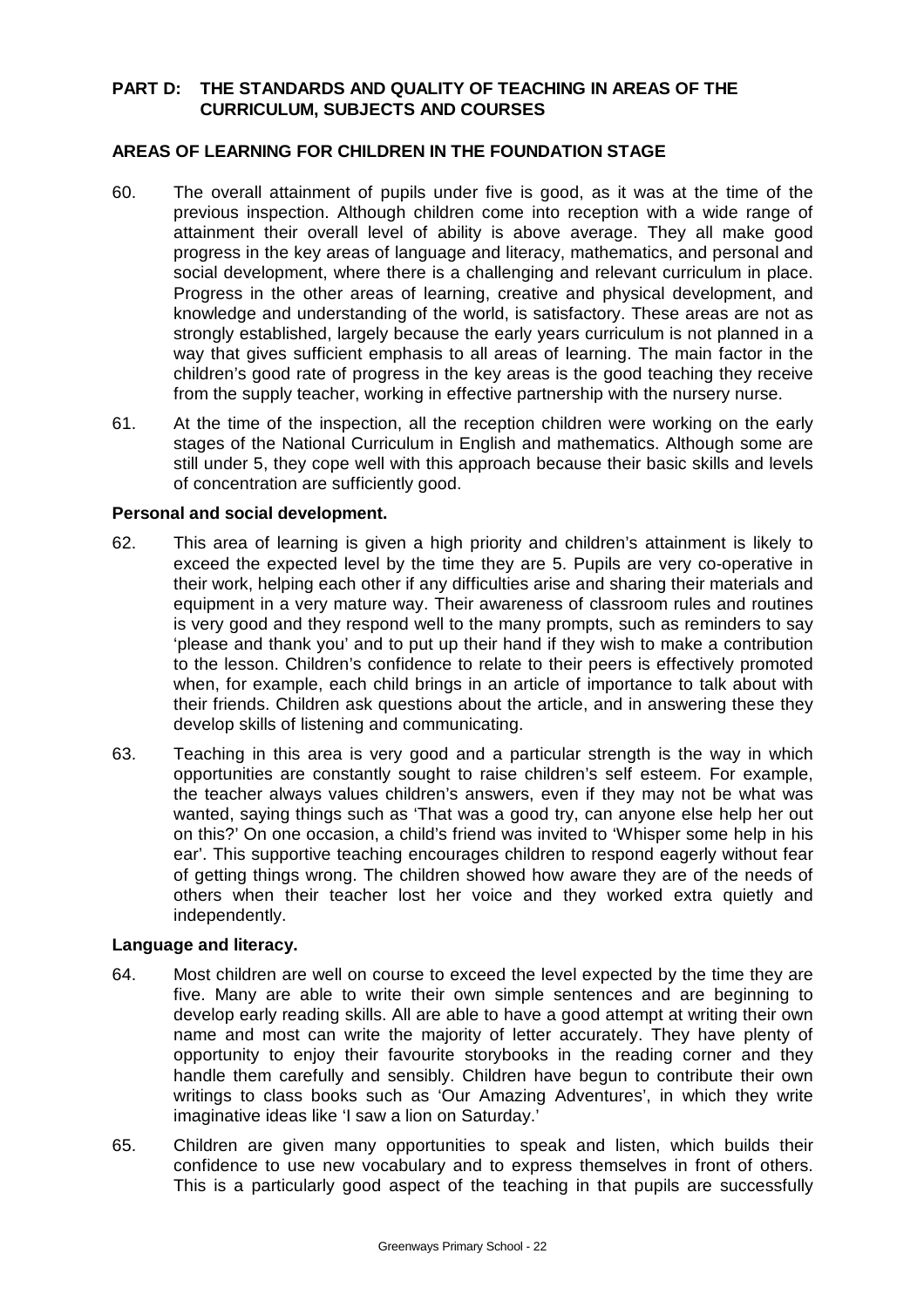encouraged to extend their speaking from simple phrases to longer statements. The teacher has a knack of making learning fun for the children. For example, she gives out lots of articles from a sack, asking questions such as 'Has anybody got anything beginning with T?' The children respond with enthusiasm during these games and are keen both to learn new words and reinforce existing vocabulary. Early reading skills are taught well as children learn to follow a story line and predict the next event during group sessions with a class 'big book'. The teacher sets the children a good example by reading with expression herself. Together they work out unfamiliar words using a range of clues such as the sound of their initial letters, the likely meaning and any help available from pictures.

# **Mathematics**

- 66. Children's overall attainment is above average and they make good progress in this area. Most can use numbers well as they count to twenty in twos and practise counting on from different starting points. Through singing number songs such as 'Five little speckled frogs' and regularly using number in practical activities such as threading beads, children build their confidence to a high level. Their knowledge of shape is good and they can identify basic shapes such as triangles and circles in and around the classroom.
- 67. The teaching of mathematics is good. The teacher sets up a wide range of challenging tasks such as giving the right change when using money in the class shop. In these activities the teacher tries to encourage the use of mathematics in real life situations. Learning is made fun; for example when the children have to dig in the sand tray to find particular coins before allocating them to containers with specific denominations. The children's interest is captured, and they sustain their concentration and quickly develop their knowledge and skills.

# **Knowledge and understanding of the world**

- 68. Children's attainment in this area is above average and they make satisfactory progress. Most arrive in school with a good awareness of the world around them but there is not much planned activity to systematically extend their knowledge over the year. Most of their learning comes from the excellent discussion sessions that the teacher regularly holds, in which aspects of science, history, geography or religious education are mentioned. When talking about their current class book 'A Dark Dark Tale', for example, pupils shared their knowledge. They considered the fact that owls only fly in the dark or dusk and that the 'dark door' was probably made from wood, which comes from trees, as paper does too.
- 69. Through science experiments children learn about plant growth. They observe seeds growing into tall plants, measuring them with counting blocks. As they are responsible for watering them, children soon learn about plants needing water to grow properly. In looking at old photographs, children learn about the changes that can take place with the passage of time. In the one piece of direct teaching that was observed in this area, on the theme of different families, the teacher showed great sensitivity in challenging the children to think about how differing family circumstances were not better than each other but simply different.

# **Creative development**

70. Children's attainment is in line with the expected standards for their age, but the programme of activities they experience is limited in the scope it gives them for individual expression. Artwork such as painting is mostly done to illustrate work in other areas. For example, the children paint large coloured circles to make a 'Very hungry caterpillar' or squares to make 'Elmer the Elephant' as they illustrate the characters in their storybooks. Whilst they can mix primary colours to make secondary ones and can crayon neatly and produce good quality pencil drawings,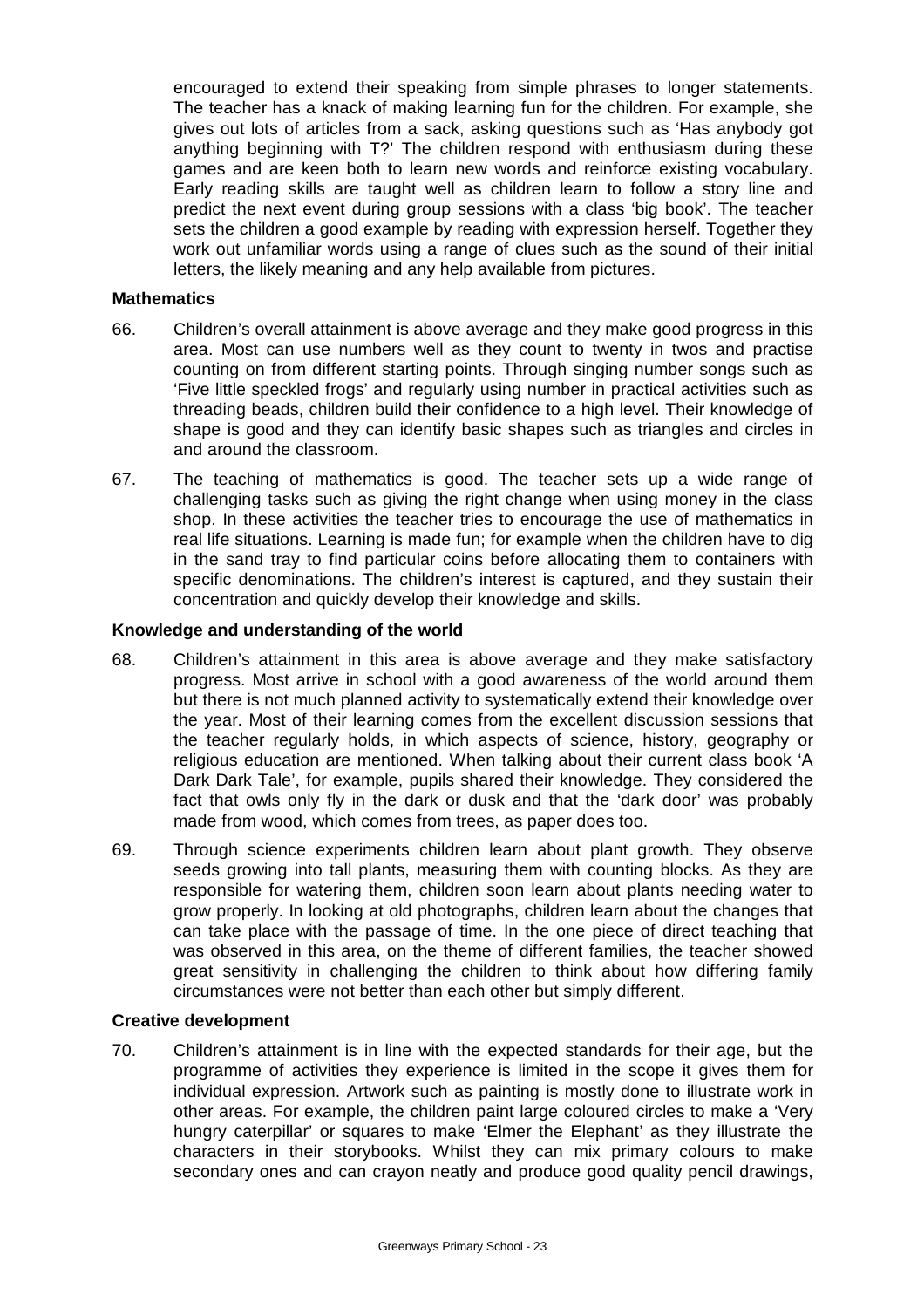adults over support some of their activity. For example, pupils occasionally colour in from templates supplied by the teacher rather than drawing for themselves. This reduces the level of challenge and opportunity for them to express themselves and reflects the school's lack of emphasis on worthwhile creative activities in its early years curriculum.

# **Physical development**

- 71. Other than in their manipulative skills, which are good, it was not possible to judge children's physical development as no physical education activities were seen. As at the time of the previous inspection there is still no large-scale equipment for outdoor play .
- 72. The planning for physical education activities is satisfactory with a good emphasis on balance and control of movement. Children show good skills in cutting and gluing when they make their own booklets or Easter cards to take home. They also show a good level of ability as they assemble models from simple construction kits.

# **ENGLISH**

- 73. Standards at the end of Key Stage 1 are above average in reading and average in writing and in speaking and listening. In their end of year tests, the current Year 2 class are unlikely to match the above average standards reached in writing last year. The class has more low and high achieving pupils and less average.
- 74. By the end of Key Stage 2, pupils' overall standards in English are very good. Work seen during the inspection indicates that standards are at least as good as they were at the time of the last national tests, when they were well above the national average. There are more pupils now working at a level which exceeds that expected of 11 year olds, in both reading and writing. Handwriting is above average for most pupils, and spelling is good. Standards of speaking are average overall, but pupils' listening skills are above average. There are no significant weaknesses in the subject at Key Stage 2.
- 75. Since the previous inspection, standards at Key Stage 1 have been broadly maintained, but in Key Stage 2, there has been significant improvement, particularly in the standard of writing. This was previously below average, and the range of writing too narrow.
- 76. In speaking and listening skills, pupils can express themselves clearly in class discussions and most listen carefully to teachers' instructions at the beginning of lessons. However, there are too few occasions when pupils are challenged to give extended answers or to explain more fully to their classmates. In Key Stage 2, pupils listen very well and in all classes they are very clear about what they have been asked to do. Speaking skills are still average for the majority. They converse sensibly and maturely with their peers when working together. However they have too few opportunities to develop the skills needed to speak effectively to larger groupings or a class audience, for example through drama activities. Year 4 pupils have more drama and discussion activities than other classes and this shows in their confidence in speaking to the class.
- 77. All ability groups achieve well in reading. The main reason for this is that teachers know how to teach reading effectively. They are good at judging the right difficulty of text to match pupils' skills and at both key stages they present a good role model when reading with expression. In Key Stage 1, teachers show pupils how to use different strategies to work out unfamiliar words. These include using the sounds of letters to build words and figuring out their likely meaning by reference to the context in which they are used. Younger pupils are also taught to use pictures to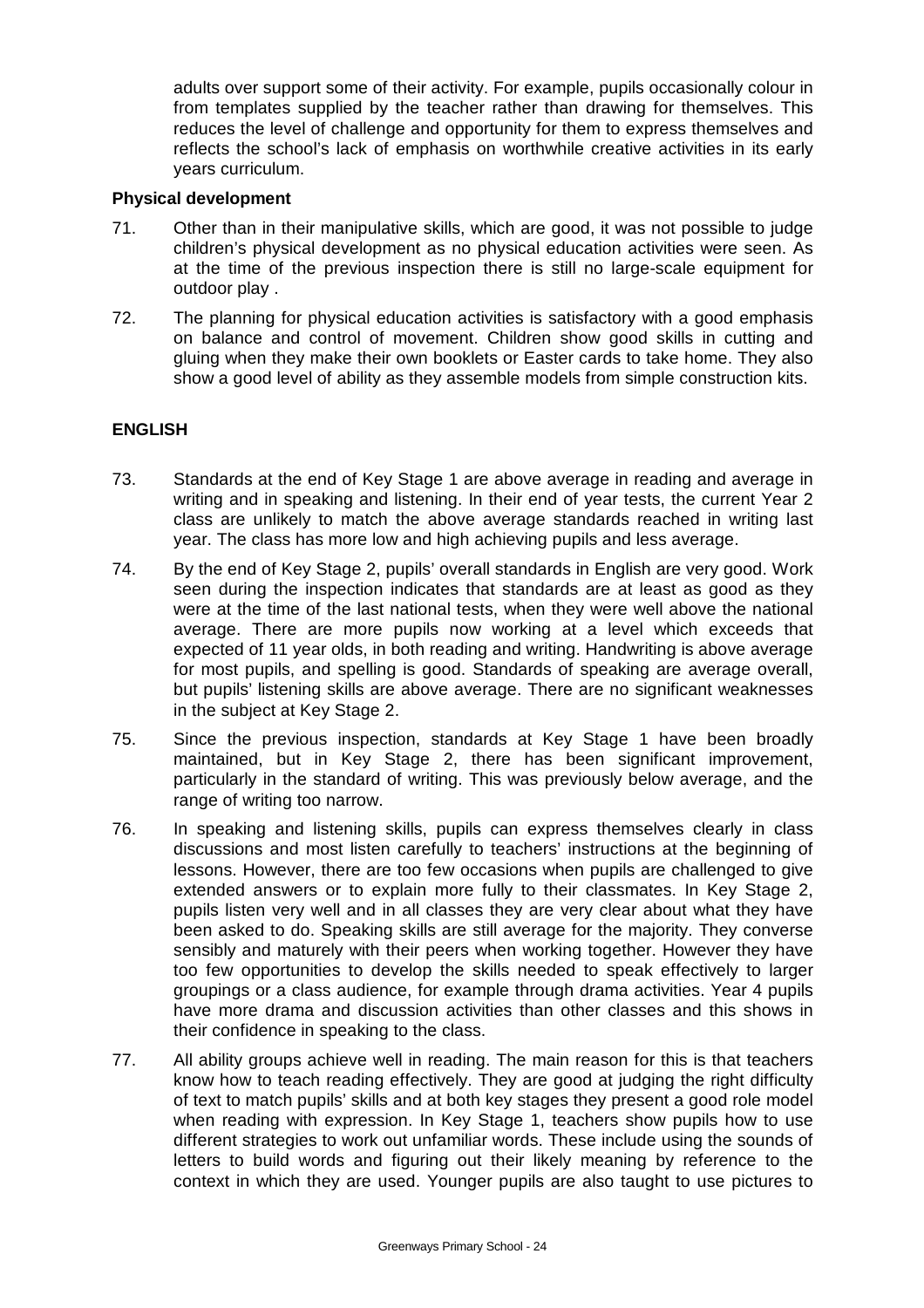give them clues in reading simpler books. Reading diaries are extensively used to encourage reading at home though they could be improved by teachers adding more comments to help parents know which particular skills their children need to practise.

- 78. At Key Stage 2 pupils extend their skills in using non-fiction books as they learn to use contents and index pages. They develop their dictionary and thesaurus skills to a good level. By Year 6 most are reading with good expression and can explain inferences and humour in their texts. Some use different voices for different characters and can bring stories alive in the way they read them.
- 79. In Key Stage 1, pupils are given plenty of practice in using correct grammar and punctuation, and the majority can write with reasonable fluency and accuracy by the end of Year 2. An area of improvement since the last inspection is in the broader range of different types of writing pupils do; for example translating well known stories such as 'Jack and Jill' into simple play scripts. Teachers are good at providing guidance and support in how to write stories and they employ good 'frameworks' to help pupils to construct story lines and characters. However, there is a tendency to rely too heavily on closely directed worksheets and this can hinder pupils' confidence, especially for lower attaining pupils. This weakness continues into Year 3. By the end of Key Stage 1, most pupils have developed a good handwriting style with neatly formed letters and well spaced words. Most pupils' spelling is average, although some pupils still spell words as they sound.
- 80. In Key Stage 2, pupils write well for their ages. Teachers give plenty of emphasis to grammar and more advanced punctuation and this pays off in the accuracy of pupils' writing. Handwriting is mostly good but on occasions pupils do not transfer the standard of work shown in exercises to their daily work. A strength of the Key Stage 2 curriculum is the way in which teachers offer pupils exciting writing activities. For example in Year 4, pupils write to the author of 'The Children of Winter' giving their views on the book and in Year 6 they are challenged to write a book summary in no more than one hundred words. Older pupils write poetry to accompany interesting images and some have reported on their visit to the Technology College for the local newspaper. When given tasks such as these, pupils are enthused to write with carefully selected vocabulary in appropriate styles and they produce work of a high standard.
- 81. Teaching is satisfactory at Key Stage 1 and good at Key Stage 2. One factor that separates the key stages is the enthusiasm with which teachers in Key Stage 2 deliver their lessons. They engage the pupils' interest with challenging tasks and expect them to try hard. This results in the pupils making maximum effort with their work and lessons move at a fast pace allowing more learning to take place. Teachers give higher achievers in both key stages suitably challenging work in most lessons, and pupils with special needs receive good support and make good progress in relation to their abilities. This is either in the class or in withdrawal groups, where they are helped with basic skills such as recognising spelling patterns or writing grammatical sentences.
- 82. The subject is well managed by the co-ordinator who has successfully overseen the introduction of the school's literacy strategy. This has involved adaptation of the national strategy to suit the school's own requirements and preserve its best practice. Pupils' work and teachers' planning are checked for quality and to ensure full coverage of the curriculum. This gives the co-ordinator some useful insight into the strengths and weaknesses of the subject, though her awareness of practice in Key Stage 1 is not as strong as Key Stage 2. More fiction books are needed to give the many high attaining readers a wider selection, particularly in Key Stage 2. The school has identified this need in its development plan.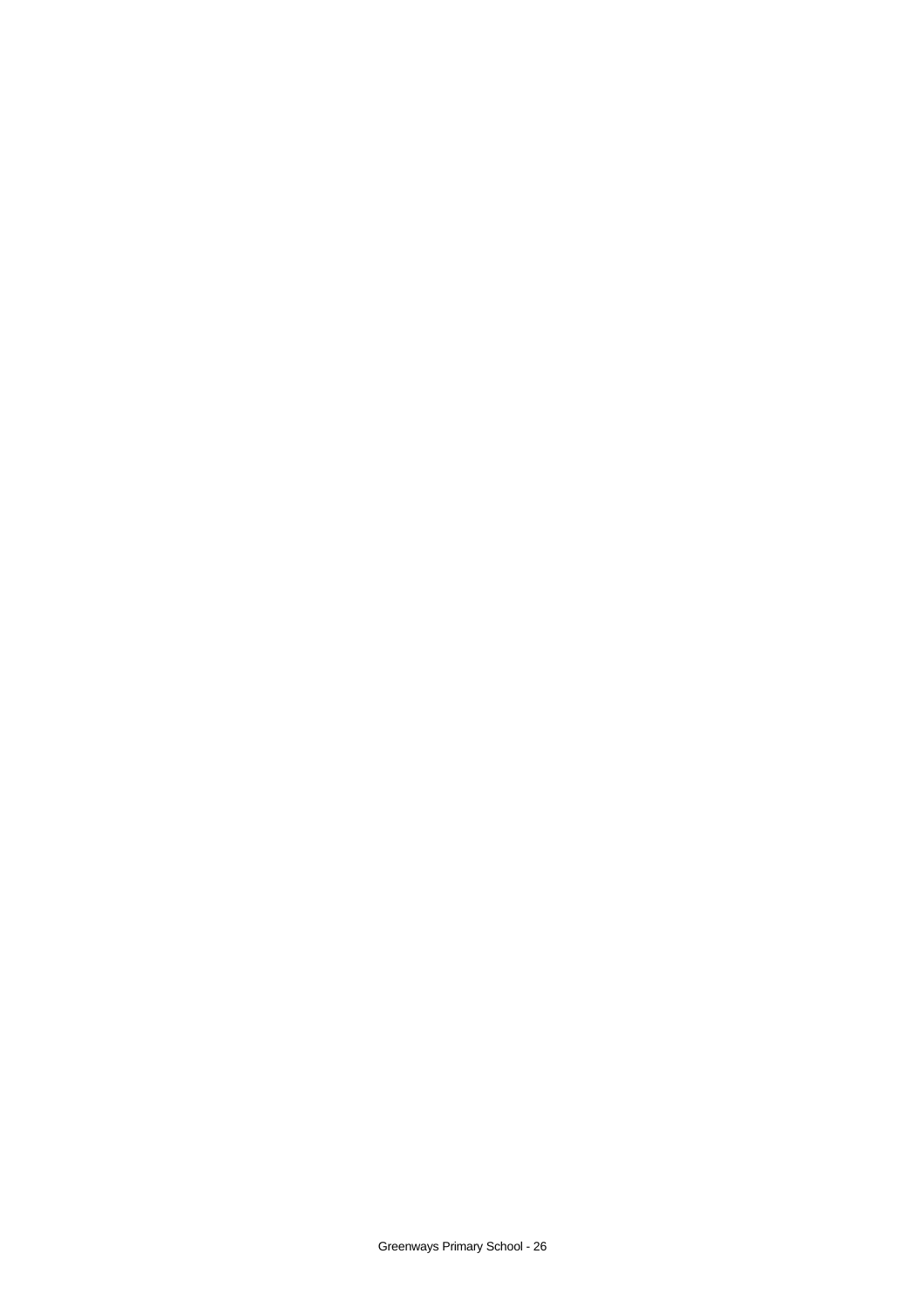# **MATHEMATICS**

- 83. Standards achieved by pupils aged 7 are broadly in line with the national average, and the proportion of pupils on course to achieve a higher level is more than last year. The standards achieved by the oldest pupils at the end of Key Stage 2 are well above the national average, and the proportion of pupils on course to achieve a higher level should be slightly higher than last year, which was well above the national average.
- 84. The previous inspection reported that overall attainment in mathematics was below the national average. Standards therefore have shown great improvement, particularly at Key Stage 2.
- 85. By the end of Key Stage 1 the majority of the pupils are developing satisfactory skills in numeracy and are competent with number bonds. For example, they know that because  $8 + 4 = 12$ , it is evident that  $12 - 8 = 4$ . They can count in sequences of 2, 5 and 10 and recognise odd and even numbers. They can name twodimensional shapes of up to six sides. They have some knowledge of fractions and know that half of 10 is five and quarter of 8 is 2. They can recognise right angles and know what a quarter turn is. The majority of children can recognise o'clock and half past the hour, though they find difficulty with quarter past and quarter to. They show a good understanding of the days of the week, months of the year and seasons of the year, and can put them in order.
- 86. By the end of Key Stage 2, the pupils work confidently with fractions and know the relationship between these fractions and their equivalent percentage or decimal. They understand perimeter and that the area of a rectangle can be calculated from knowing its length and width. Their mathematical vocabulary is developing well, and they can explain such terms as prime number, median or mode. They know the names of different angles such as acute or obtuse and can construct these accurately using a protractor. They have a secure knowledge of number and can multiply and divide numbers by 10, 100 or 1000. They have a knowledge of the 24 hour clock and can convert these times to am or pm times.
- 87. The teaching seen in Year 5 was very good. All the other lessons in Key Stage 2 were good. In Year 5, the teacher showed very good subject knowledge and the lesson moved at a fast pace, with challenging work to stretch the higher attaining pupils. The teacher used her previous assessments to inform her planning. Higher attaining pupils were thus able to begin an extension investigation rather than complete other tasks which the other children were doing because she knew that they could already do this. Teachers ask open-ended and challenging questions to bring out the children's previous knowledge and help to develop their learning. In most lessons challenging tasks were set and much was expected of the pupils. For example in Year 6, pupils were using clinometers they had previously made to measure the heights of buildings, and then drew angles accurately using a protractor. In the more ordinary lessons seen in Key Stage 1, pupils were not managed so well and the lessons had a slower pace. In the unsatisfactory lesson, the children did not understand the task and this resulted in a lack of concentration and some wasting of time. The teaching failed to interest the children or help them to apply themselves, so little progress was made by most of the class.
- 88. A strength of the teaching is the quality of the mental arithmetic sessions throughout the school. Children are developing improved numeracy skills because specific strategies and methods are taught. Homework is set which is directly linked to the teaching. For example, in Year 6 the children were asked to finish off their work at home so that it could be checked in the next lesson.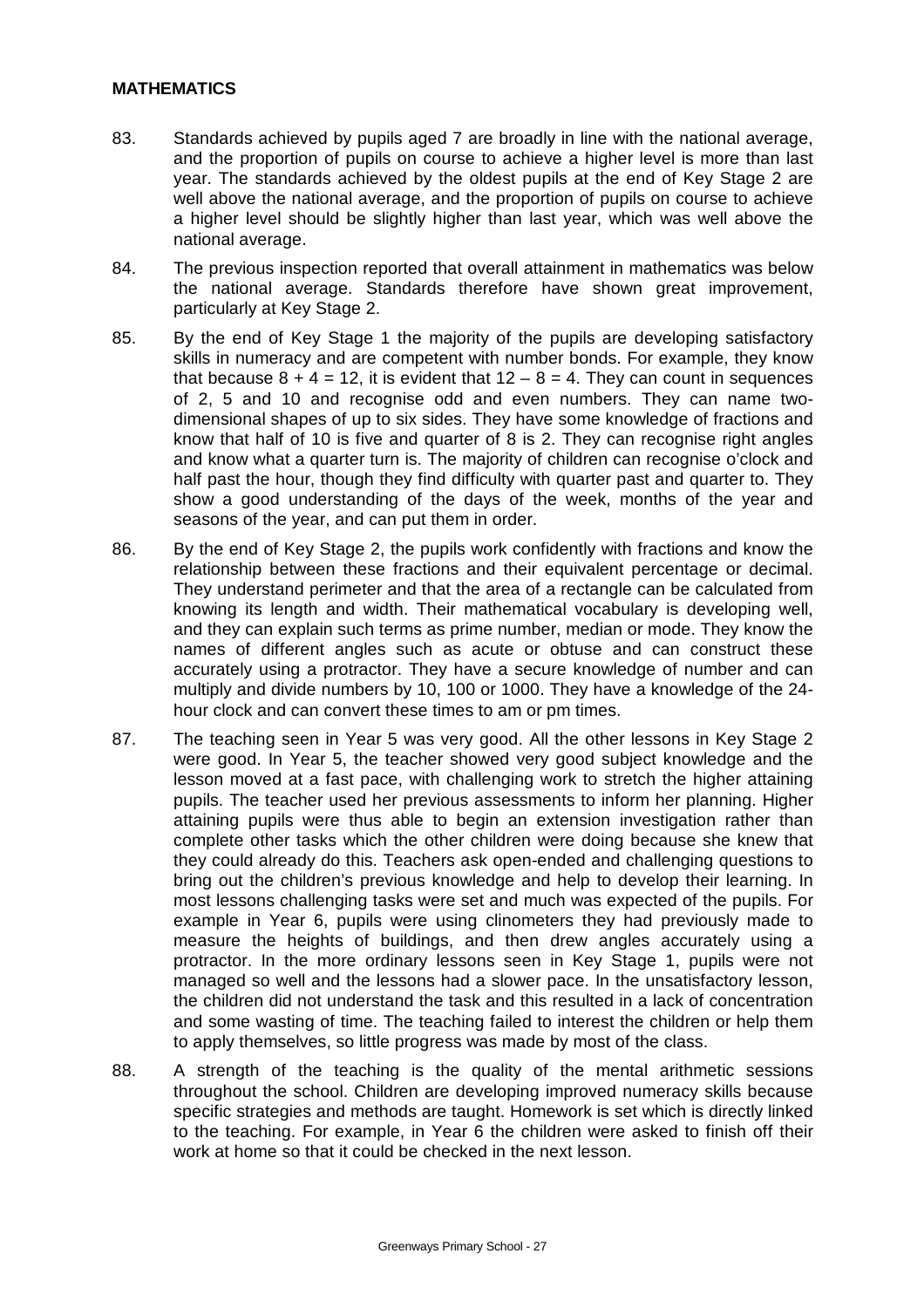- 89. Throughout the school children with special educational needs are well supported by their class teachers and, as a result, they make good progress in developing their basic skills.
- 90. Mathematics is being used well to support learning in other subjects. In science, children draw graphs and in geography plot co-ordinates. In Year 3, when children were seen using tally charts to draw bar graphs, lower attaining pupils were making good use of computers to record their results.
- 91. The subject is well led by the co-ordinator. Teaching has been monitored and resulting issues have been raised with the staff. Some teachers use assessments of pupils progress well for planning but this does not happen in all classes.

# **SCIENCE**

- 92. Standards at the end of Key Stage 1 are average and they are above average by the end of Key Stage 2. In last year's National Curriculum tests for Year 6, pupils achieved the average for schools across the country, though they did not do as well as pupils in schools similar to Greenways. Progress across the junior classes has improved over the past two or three years because the curriculum is better organised and teaching of the subject is much more skilful. This is now reflected in the better standards reached by the oldest pupils. Work seen during the inspection shows they have a very good knowledge across all aspects of the subject including living things, physical science and materials. In all classes, boys and girls perform equally well. Pupils with special needs make good progress along with others. Science work is challenging and stretches high achieving pupils. At the same time, because pupils usually work in mixed ability groups, lower achieving pupils are supported well. The way pupils work together in collaborative groups is impressive and is a great strength in their learning.
- 93. Standards are much higher than they were at the time of the previous inspection when they were below average in both key stages. They have risen more in the junior key stage than the infant because there have been less changes of staff. This has allowed teachers to work together to improve the curriculum and teaching. In particular, the amount of testing and investigations pupils do is now far greater than it was and their skills are much better. Older pupils have a very good understanding of how to set up and carry out a fair test, make precise observations or measurements and draw conclusions. The way they record their findings, for example in tables, written accounts or graphs is very good. Whilst pupils in the infant classes are achieving better levels than previously the difference is not so marked. There is not the same consistency of good teaching or development from year to year. For example, whilst there is a wide range of science work recorded in Year 1 which has clearly challenged pupils, this is not built on sufficiently in Year 2.
- 94. Not enough science teaching was seen in Key Stage 1 for a secure judgement. In the lessons seen in the junior classes, standards of teaching were very good in one and good in the remainder. Teachers' knowledge of science is better than it was at the time of the last inspection so explanations are accurate and interesting. At times, teachers inspire and enthuse pupils through captivating demonstrations. This was seen, for example, in Year 3 when a piece of magnetite in water was used to move a straw pointer, apparently by 'magic'. As the lesson progressed, pupils were encouraged to think about what might be happening. They offered sensible suggestions for the pointer's movement, such as 'the bubbles are moving it' or 'is it because the straw is hollow and the air is going through it?' Eventually one observed 'because it's like a compass' and the answer was then explained. Another improvement is in the way that teachers consistently set out for the pupils at the beginning what the lesson aims to teach them. This helps them to be clear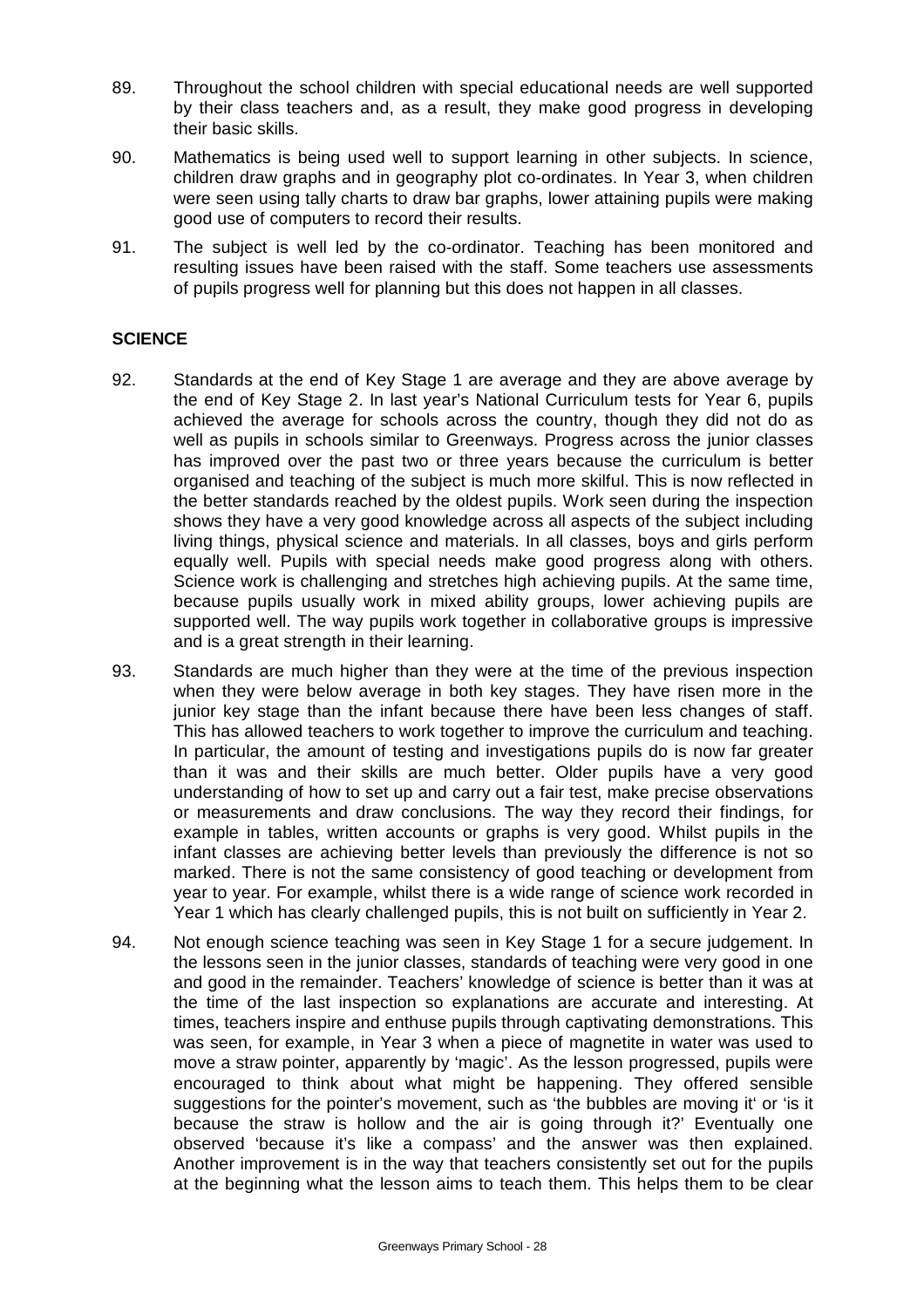as to what they are trying to find out when doing practical work and what it is they should know or understand by the end. In the very good lesson seen in Year 5, particular strengths included the high level of challenge and the fast pace at which the teacher drove the pupils along. Careful assessment of what pupils already know and can do was used to allocate them to particular tasks. This meant they were fully challenged by the work and interested in what they were doing. The pace of the lesson was maintained by giving pupils a fixed amount of time to complete particular tests before moving on. Open questions in the summary session at the end such as 'what happened to the three liquids in the jar?' encouraged them to explain what they had found.

95. The co-ordinator has a good knowledge of what needs to be done to further improve achievement, for example through having looked at pupils' work across the school. The well established close working of teachers in Key Stage 2 also helps good practice to spread; for example classes other than Year 5 are beginning to make good use of assessment of pupils work to ensure the best levels of challenge.

# **ART**

- 96. Standards are typical of those found in most schools. Displays around the school show that pupils have developed satisfactory skills in an adequate range of techniques and media. However, there are marked differences in the amount and variety of work undertaken in different classes, with Key Stage 2 providing a richer diet overall than Key Stage 1. There are many similarities with art as described in the previous report and standards have been maintained.
- 97. By the end of Key Stage 2, pupils have produced some good quality work, often in collaboration, using techniques such as marbling and printing. A strength of the art curriculum is the range of work done in the style of well known artists such as Matisse, Seurat and Van Gogh. In a particularly effective piece of work, Year 5 pupils combined their study of a Van Gogh painting with that of a piece of music on the same theme. By interpreting the verses of the song, pupils gained a good level of insight into the life of the artist and some of the possible explanations behind his particular style.
- 98. In both key stages, a lot of the pupils' art work is undertaken to support or illustrate other parts of the curriculum such as reporters' articles in English, or studies of camouflaged animals in science. Pupils in Year 4 made some particularly good totem poles when they have looked at symbols from other cultures.
- 99. Weaknesses in art are the lack of sketchbooks to practise with different media and techniques, the scarcity of observational drawing and the lack of three-dimensional work.
- 100. Only one art lesson was observed and this involved completion of previous work rather than the direct teaching of new skills or learning. The activity was well supervised with a close eye kept on progress and timely intervention when pupils needed advice. A parent helper was well deployed in assisting pupils with a paint diffusion technique, giving them confidence to attempt this new experience.
- 101. Management of the subject is satisfactory. The co-ordinator has produced a school scheme to guide colleagues and offers advice on activities when needed. The degree to which colleagues fully develop the ideas in the scheme, however, does depend upon their individual enthusiasm and confidence. There is not enough checking of the amount and variety of pupils' work to ensure consistent progress across the key stages.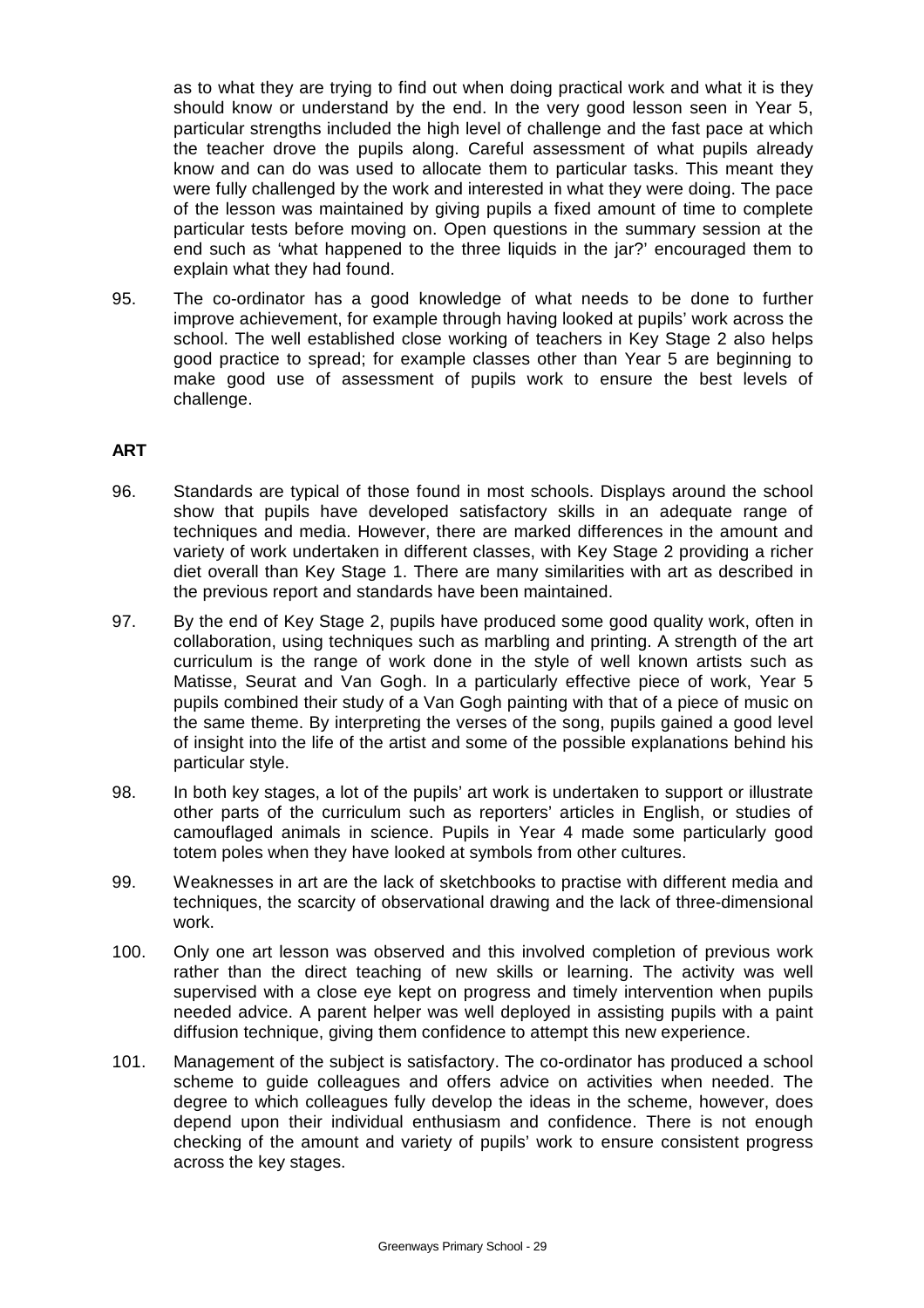# **DESIGN AND TECHNOLOGY**

- 102. Standards in design and technology are broadly typical of those seen in other schools. This is an improvement since the previous inspection when they were described as below national expectations.
- 103. Only one lesson was observed in design and technology, and as this mainly involved completion of a previously started project, there was little direct teaching seen. The pupils were given good opportunities to work both independently and in co-operation with each other whilst being offered support and advice when needed, and being challenged to think about their products. Giving pupils appropriate homework based on devising a method of testing the vehicles they were making completed this satisfactory teaching picture.
- 104. By the end of Key Stage 2, pupils have had experience of designing and making a range of products and their skills in selecting and joining materials are good. For example, Year 4 pupils have designed and made puppets of various types, together with a small theatre to extend their work on Shakespeare plays. The puppets are well finished and the pupils' design skills have been recorded by producing an instructional booklet on 'How to make a glove puppet'. This combination of design technology with other subjects is a strength of the curriculum and is further illustrated by the work of older juniors. They have used design and technology lessons to make propeller-powered vehicles and a range of apparatus to test friction and air resistance in their work on forces in science. Pupils' design folders and evaluation sheets show that they have experience of evaluating their products, though their comments mostly relate to a lack of difficulties encountered in their making or to preferences in appearance. A weakness is the insight pupils show in evaluating how well their products fit their original purpose. At times, teachers do not allow pupils enough freedom to design their own products but give them a common design to follow. When all products are essentially the same, there is less to be learned from evaluating how well they perform.
- 105. Younger pupils build their designing and making skills through simple models such as vehicles made from tubes and boxes to which they attach wheels and axles. They also use small-scale construction kits to make models of houses and to explore features such as interlocking cogs and gears. These experiences help them to develop their awareness of moving parts and how they operate and of different ways to join materials together. The activities undertaken at Key Stage 1 are not always sufficiently challenging in moving pupils' learning on from what they gained previously.

# **GEOGRAPHY**

- 106. Standards in geography have improved since the last inspection. Evidence from observing lessons, discussions with pupils and reviewing pupils' work, indicates that standards are now typical of those achieved in most schools and progress is satisfactory.
- 107. Older infant pupils have a good knowledge of places and can name the countries of the United Kingdom. They can pick out countries and seas using a map and globe. In a lesson seen in Year 1, pupils found Egypt on a map and talked about the climate there. Older junior pupils understand the points of a compass and are able to locate certain features such as continents or oceans on a globe. They have a good understanding of physical geography, being able to describe, for example, the water cycle and the characteristics of deserts and mountain ranges.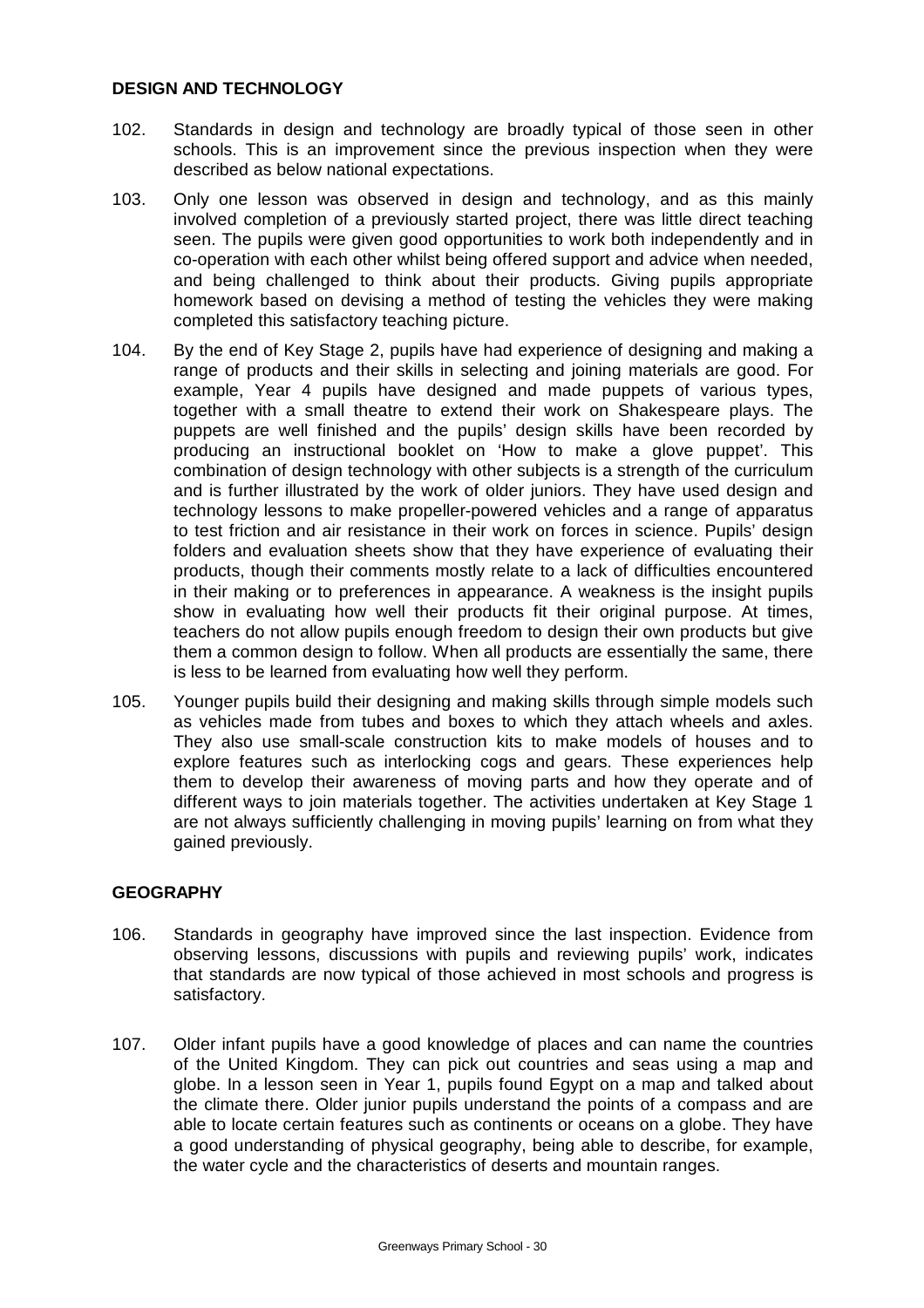- 108. In the lessons observed the teaching was satisfactory at Key Stage 1 and good at Key Stage 2. Some good collaborative work was observed in Years 4 and 5 when children were producing a leaflet about their own locality or designing games to identify good and bad environmental factors connected with their River study.
- 109. The pupils take part in a residential trip to an environmental study centre. They do a valuable river study which includes a substantial amount of measuring and observation of geographical characteristics. It extends the geographical awareness of the pupils through the first hand investigative nature of the activities.

# **HISTORY**

- 110. Standards are typical of those found in most schools and progress is satisfactory. Since the last inspection the standards have remained the same.
- 111. Older infant pupils are beginning to develop a sense of chronology and change over time in everyday life. They can explain how the lives of people in the past are different from their own. Older junior pupils have developed their skills of enquiry by handling artefacts and researching texts and pictures.
- 112. In the lesson observed, the teaching was good. The teacher had very good subject knowledge and used resources well to maintain the pupils' interest. There were good links made to geography and mathematics when the teacher demonstrated what the archaeologist had found in a 'dig' by using grid references. Pupils listened attentively throughout the lesson, responded positively and were well motivated.
- 113. The co-ordinator is enthusiastic about the subject and leads it well. She teaches it in three classes in Key Stage 2 and this is valuable. Visits are arranged to various places of historical interest and this increases pupils' historical knowledge.

# **INFORMATION TECHNOLOGY**

- 114. By the time they reach the end of Key Stage 2, pupils' standards in information technology are average. Although the progress they make as they go through the school is uneven, and most year groups are working at a level slightly below that which would normally be expected, the pace of their development in Year 6 brings them into line with the national standard. In Key Stage 1, pupils have had less catching up to do and they are working successfully at the level expected.
- 115. The school has made significant progress in the subject over the past three years. The current picture is much improved from the time of the last inspection when there was very little evidence of regular activity in some classes. The main developments have been in resources, quality of teaching and the curriculum. There are now more computers available, teachers have undergone effective training and have gained more confidence and expertise, and there is a better curriculum based upon the nationally recommended scheme of work. When these factors are combined with the very good attitudes shown by pupils working on computers, it is clear why progress for all groups is so much improved.
- 116. By Year 6, pupils have developed a good level of skill in word processing, being able to select font styles, sizes and colours and manipulate text on. They can edit their work and show good awareness of how to use the full range of operations in word processing. Their current project on using a multimedia program has taught them how to combine sound and images as they compile a question and answer fact file. This work is of a good standard.
- 117. Teaching is good at both key stages. Lessons in Key Stage 1 are short, sharp and regular, and this helps pupils to reinforce their knowledge of programs and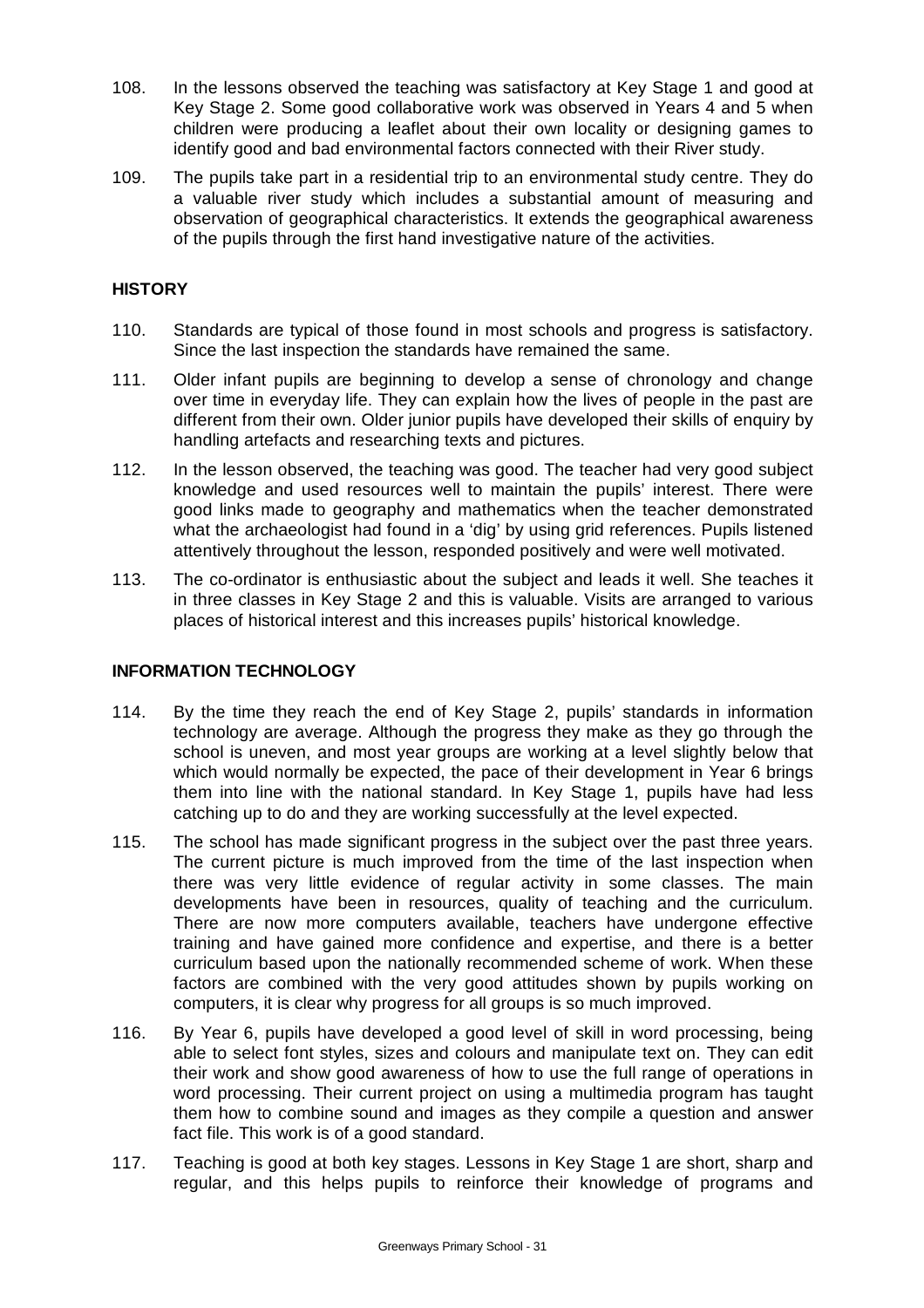keyboard functions. For example, some well-considered questions from the teacher helped the pupils to recall the main keys to be used when make simple alterations to text. In Year 1 pupils' understanding of the meaning of a picture graph was enhanced by the teacher's open questions such as 'What do you think this will tell us?' They had to think hard to interpret the data as it emerged in graph form. In Key Stage 2, Year 6 pupils benefited from strong teacher knowledge as they received well informed guidance on how to get the best out of their page designs. Year 4 pupils were enabled to enter and extract selected data confidently and speedily from a class-produced database after effective demonstration by the teacher. Appropriately challenging work is given to all groups of pupils and they progress well as a result.

- 118. A further improvement from the time of the previous inspection is the way in which information technology is now used to develop pupils' understanding in other subjects. For example, a Year 3 pupil was able to record his data from a frequency table onto the computer to create a simple bar chart about the colour of 'Smarties'. As he printed out his results to stick into his book, the visual presentation helped him to understand and draw conclusions from the information he had collected.
- 119. Although there has been much improvement, there are still weaknesses in the subject. Pupils' keyboard typing skills are still very slow and there is a shortage of reference software to assist pupils' research skills. There is also a need to further develop the assessment of individual pupils' attainment so that it concentrates more on what they can achieve as opposed to which activities they have encountered.
- 120. The subject is being managed effectively by the new co-ordinator. The scheme of work has been sensibly introduced at levels with which the staff and pupils can cope and good levels of support are given to staff to assist their planning and teaching of activities. Future plans for the development of the subject are realistic and the school has the capacity to continue its improvement.

# **MUSIC**

- 121. Standards in music vary from better than in most schools to not as good, depending on the skills being judged. The oldest pupils performance skills are better than average whilst in composition pupils do not achieve so well. This reflects the emphasis of the lessons that they experience.
- 122. All music is taught by a specialist teacher, who takes a singing based approach. In Key Stage 1, all the pupils are taught together in the hall. In the lesson observed they achieved very well. An interesting and active set of exercises and rhythm games to warm up the voice immediately captured pupils interests and all joined in with confidence and enjoyment. A very clear focus on teaching pupils to think about pitch was reflected in the way they followed the melody of their songs and kept in tune.
- 123. In Key Stage 2, classes are taught separately. In the lessons seen, which were in Years 3 and 6, teaching was excellent. The songs used were well chosen to promote lively and enthusiastic responses from the pupils; for example they had strong rhythms. Again the lessons began with circle warm up activities, which effectively set a sharp pace for the rest of the lessons. These involved all pupils in playing tuned percussion instruments with a strong focus on developing particular skills. The difference in standards between the youngest and oldest juniors, and the high standards reached by Year 6, could be clearly seen. For example, all the Year 3 pupils could play in time with a song using combinations of two notes. The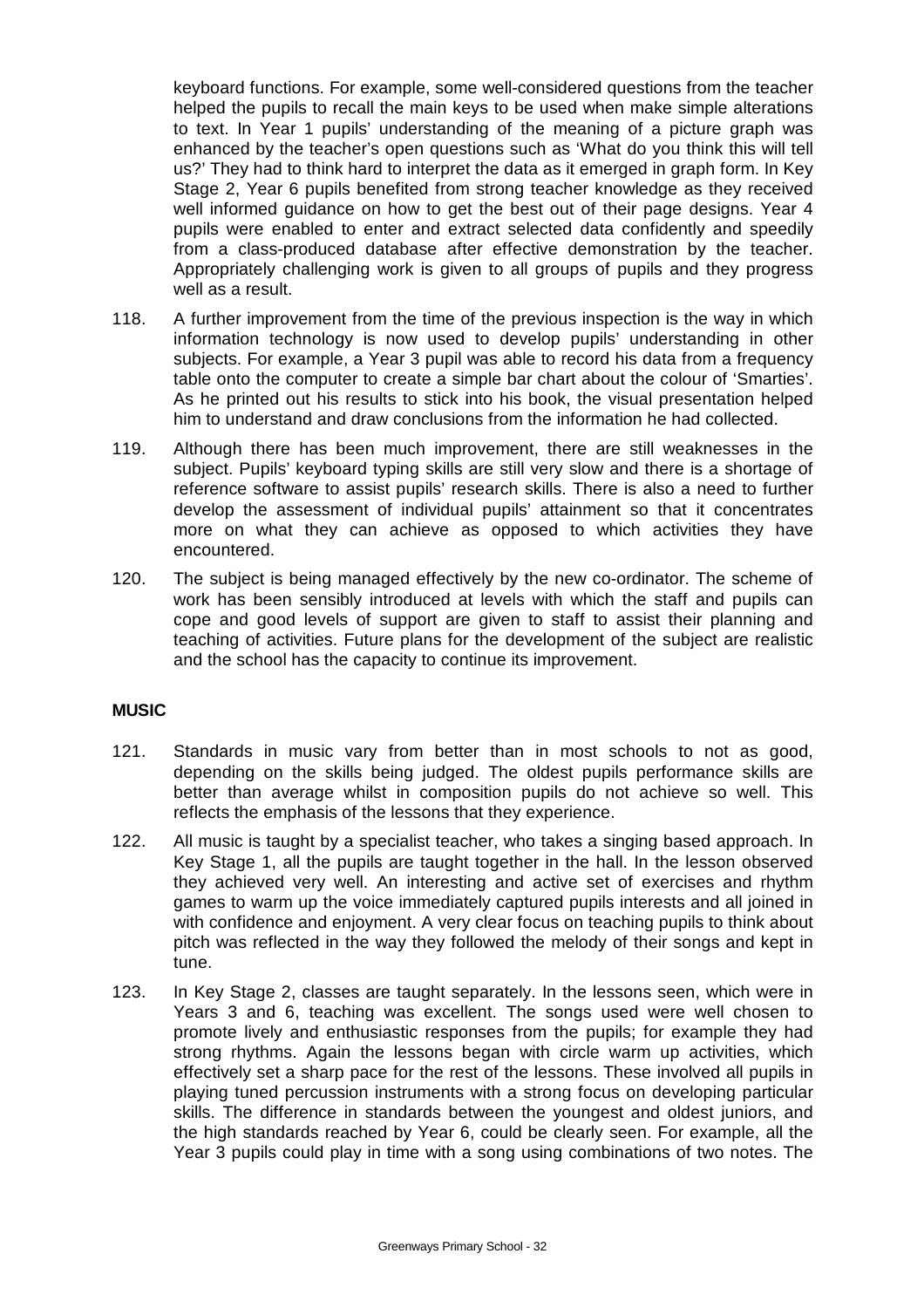Year 6 pupils could play using at least four different notes to a much more difficult 'blues' rhythm.

124. Pupils progress well from year to year because the teacher has a good knowledge of their standards, knows what they have done before and how well they achieved previously. The very high quality of teaching ensures that pupils make very good progress in what they cover but they are not given sufficient opportunities to develop skills in composition.

# **PHYSICAL EDUCATION**

- 125. Achievement is similar to that of pupils in most schools in Key Stage 1 and better in Key Stage 2. This is an improvement since the previous inspection in Key Stage 2.
- 126. Year 2 pupils can express themselves through dance and reflect the music in their movements; for example, portray 'aliens' or 'astronauts' in a space sequence. They show good cooperative skills in putting a sequence together. By Years 3 and 4, their ability to work closely together in planning and performing leads to complex and interesting sequences of movements. They dance with great control and balance, and are very enthusiastic in their work.
- 127. Pupils reach very high standards in swimming. By the time they leave there are very few pupils who cannot swim. For example, in the present Year 6 there are only two pupils who have not yet achieved their 25 metre certificate. Pupils in Year 5 show good catching and throwing skills with small balls and are very enthusiastic to take part in games.
- 128. The quality of teaching is satisfactory. Teachers ensure pupils warm up and cool down before and after lessons, and this helps them to understand how activity affects the body. Teaching is most effective when pupils are clearly told at the start what the lesson is setting out to achieve so they are clear about the learning. For example in a Year 5 games lesson, the teacher reminded the pupils about a fielding technique they had practised previously before building on this during the lesson. Good use is made of pupils' own skills to demonstrate techniques to others and most lessons contain a good balance of the teaching skills and time for pupils to practise. Pupils are also encouraged to evaluate their work and that of others. In Year 2, this had led to pupils changing some of the musical effects to better suit their dance movements. There are some weaker elements in the teaching. The best resources are not always chosen for particular activities and sometimes learning is constrained when activities take place in the hall that need the bigger space available outside.
- 129. The teacher responsible has a very good grasp of the strengths and weaknesses of the subject throughout the school. He has more influence in leading improvement in the junior key stage than the infant.

# **RELIGIOUS EDUCATION**

- 130. Pupils throughout the school reach standards which are typical against the locally agreed syllabus and make satisfactory progress. At the time of the last inspection, although standards were sound, insufficient time was given to the subject but this has now been remedied.
- 131. By the end of Year 2, pupils have some knowledge of Old and New Testament stories. They talk about Christian festivals such as Easter, and can retell stories about the life and teachings of Jesus. They have some understanding of another faith - they study Judaism. Time is given for them to reflect on both their own and